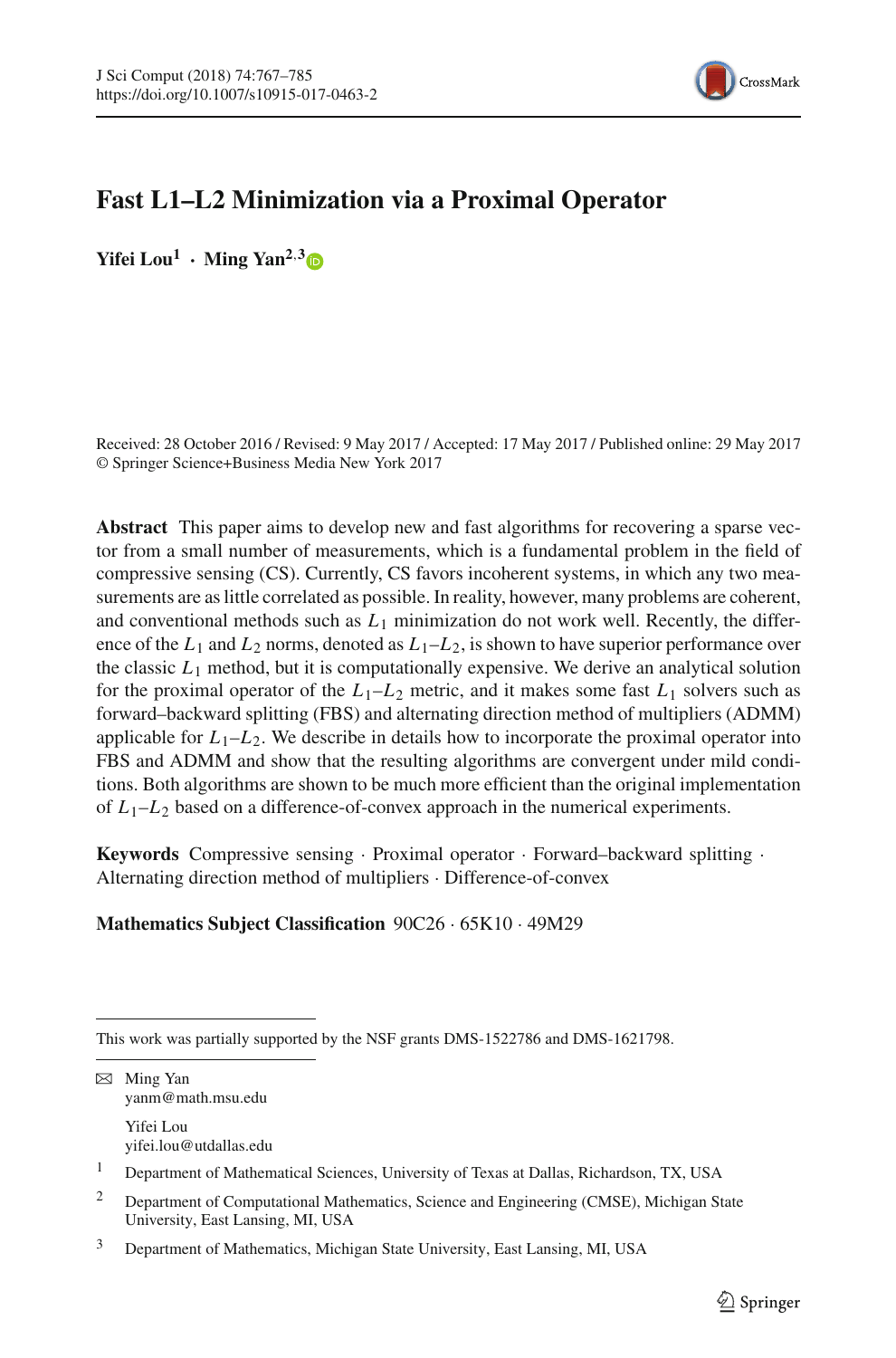#### **1 Introduction**

Recent developments in science and technology have caused a revolution in data processing, as large datasets are becoming increasingly available and important. To meet the need in "big data" era, the field of compressive sensing (CS) [\[3,](#page-17-0)[8](#page-17-1)] is rapidly blooming. The process of CS consists of *encoding* and *decoding*. The process of encoding involves taking a set of (linear) measurements,  $b = Ax$ , where A is a matrix of size  $M \times N$ . If  $M \times N$ , we say the signal  $x \in \mathbb{R}^N$  can be compressed. The process of decoding is to recover x from *b* with an additional assumption that *x* is sparse. It can be expressed as an optimization problem,

<span id="page-1-0"></span>
$$
\underset{x}{\text{minimize}} \ \|x\|_0 \quad \text{subject to} \quad Ax = b,\tag{1}
$$

with  $\|\cdot\|_0$  being the  $L_0$  "norm". Since  $L_0$  counts the number of non-zero elements, minimizing the  $L_0$  "norm" is equivalent to finding the sparsest solution.

One of the biggest obstacles in CS is solving the decoding problem, Eq.  $(1)$ , as  $L_0$  mini-mization is NP-hard [\[23](#page-17-2)]. A popular approach is to replace  $L_0$  by a convex norm  $L_1$ , which often gives a satisfactory sparse solution. This *L*<sup>1</sup> heuristic has been applied in many different fields such as geology and geophysics [\[29](#page-17-3)], spectroscopy [\[22](#page-17-4)], and ultrasound imaging [\[24\]](#page-17-5). A revolutionary breakthrough in CS was the derivation of the restricted isometry property (RIP) [\[3\]](#page-17-0), which gives a sufficient condition of *L*<sup>1</sup> minimization to recover the sparse solution exactly. It was proved in [\[3\]](#page-17-0) that random matrices satisfy the RIP with high probabilities, which makes RIP seemingly applicable. However, it is NP-hard to verify the RIP for a given matrix. A deterministic result in [\[7](#page-17-6)[,11\]](#page-17-7) says that exact sparse recovery using  $L_1$  minimization is possible if

<span id="page-1-1"></span>
$$
||x||_0 < 1/2 + 1/(2\mu),\tag{2}
$$

where  $\mu$  is the mutual coherence of a matrix A, defined as

$$
\mu(A) = \max_{i \neq j} \frac{|\mathbf{a}_i^{\top} \mathbf{a}_j|}{\|\mathbf{a}_i\|_2 \|\mathbf{a}_j\|_2}, \quad \text{with } A = [\mathbf{a}_1, \dots, \mathbf{a}_N].
$$

The inequality [\(2\)](#page-1-1) suggests that *L*<sup>1</sup> may not perform well for highly coherent matrices. When the matrix is highly coherent, we have  $\mu \sim 1$ , then the sufficient condition  $||x||_0 \le 1$  means that *x* has at most one non-zero element.

Recently, there has been an increase in applying nonconvex metrics as alternative approaches to  $L_1$ . In particular, the nonconvex metric  $L_p$  for  $p \in (0, 1)$  in [\[4](#page-17-8)[,5,](#page-17-9)[13](#page-17-10)[,33\]](#page-18-0) can be regarded as a continuation strategy to approximate  $L_0$  as  $p \to 0$ . The optimization strategies include iterative reweighting  $[4,5,14]$  $[4,5,14]$  $[4,5,14]$  and half thresholding  $[31-33]$  $[31-33]$ . The scaleinvariant  $L_1$ , formulated as the ratio of  $L_1$  and  $L_2$ , was discussed in [\[9,](#page-17-13)[26](#page-17-14)]. Other nonconvex  $L_1$  variants include transformed  $L_1$  [\[35](#page-18-1)], sorted  $L_1$  [\[12](#page-17-15)], and capped  $L_1$  [\[21](#page-17-16)]. It is demonstrated in a series of papers [\[19,](#page-17-17)[20](#page-17-18)[,34\]](#page-18-2) that the difference of the *L*<sup>1</sup> and *L*<sup>2</sup> norms, denoted as  $L_1-L_2$ , outperforms  $L_1$  and  $L_p$  in terms of promoting sparsity when sensing matrix A is highly coherent. Theoretically, a RIP-type sufficient condition is given in [\[34\]](#page-18-2) to guarantee that  $L_1-L_2$  can exactly recover a sparse vector.

In this paper, we generalize the  $L_1 - L_2$  formalism by considering the  $L_1 - \alpha L_2$  metric for  $\alpha > 0$ . Define

$$
r_{\alpha}(x) = \|x\|_1 - \alpha \|x\|_2.
$$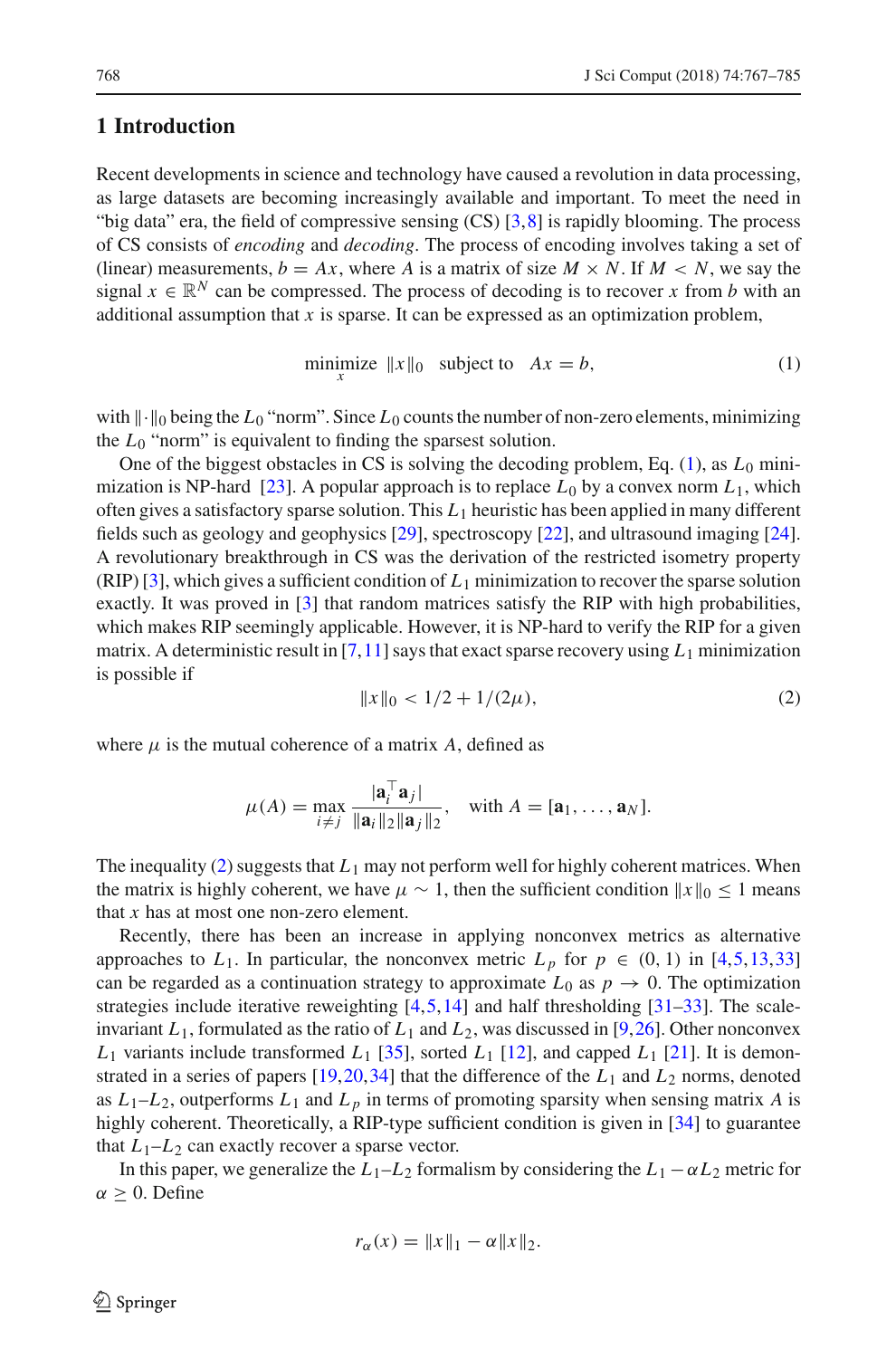We consider an unconstrained minimization problem to allow the presence of noise in the data, i.e.,

$$
\min_{x} \text{imize } E(x) \equiv r_{\alpha}(x) + l(x),\tag{3}
$$

where  $l(x)$  has a Lipschitz continuous gradient with Lipschitz constant *L*. Computationally, it is natural to apply difference-of-convex algorithm (DCA) [\[25](#page-17-19)] to minimize the  $L_1-L_2$ functional. The DCA decomposes the objective function as the difference of two convex functions, i.e.,  $E(x) = G(x) - H(x)$ , where

<span id="page-2-1"></span><span id="page-2-0"></span>
$$
\begin{cases} G(x) = l(x) + ||x||_1, \\ H(x) = \alpha ||x||_2. \end{cases}
$$

Then, giving an initial  $x^0 \neq 0$ , we obtain the next iteration by linearing  $H(x)$  at the current iteration, i.e.,

$$
x^{n+1} \in \arg\min_{x} l(x) + ||x||_1 - \alpha ||x^n||_2 - \left\langle x - x^n, \alpha \frac{x^n}{||x^n||_2} \right\rangle
$$
  
= 
$$
\arg\min_{x} l(x) + ||x||_1 - \alpha \left\langle x, \frac{x^n}{||x^n||_2} \right\rangle.
$$
 (4)

It is an *L*<sup>1</sup> minimization problem, which may not have analytical solutions and usually requires to apply iterative algorithms. It was proven in [\[34](#page-18-2)] that the iterating sequence [\(4\)](#page-2-0) converges to a stationary point of the unconstrained problem [\(3\)](#page-2-1). Note that the DCA for  $L_1-L_2$  is equivalent to alternating mininization for the following optimization problem:

$$
\underset{x,q\in\mathbb{R}^N,\|q\|_2\leq 1}{\text{minimize}} l(x) + \|x\|_1 + \alpha \langle x,q \rangle,
$$

because  $q = -\frac{x}{\|x\|_2}$  for any fixed *x*. Since DCA for  $L_1-L_2$  amounts to solving an  $L_1$ minimization problem iteratively as a subproblem, it is much slower than  $L_1$  minimization. This motivates fast approaches proposed in this work.

We propose fast approaches for minimizing  $(3)$ , which are approximately of the same computational complexity as *L*1. The main idea is based on a proximal operator corresponding to  $L_1-\alpha L_2$ . We then consider two numerical algorithms: forward–backward splitting (FBS) and alternating direction method of multipliers (ADMM), both of which are proven to be convergent under mild conditions. The contributions of this paper are:

- We derive analytical solutions for the proximal mapping of  $r_\alpha(x)$  in Lemma [1.](#page-3-0)
- We propose a fast algorithm—FBS with this proximal mapping—and show its convergence in Theorem [1.](#page-5-0) Then, we analyze the properties of fixed points of FBS and show that FBS iterations are not trapped at stationary points near **0** if the number of non-zeros is greater than one. It explains that FBS tends to converge to sparser stationary points when the *L*<sup>2</sup> norm of the stationary point is relatively small; see Lemma [3](#page-6-0) and Example [1.](#page-7-0)
- We propose another fast algorithm based on ADMM and show its convergence in Theorem [2.](#page-10-0) This theorem applies to a general problem–minimizing the sum of two (possibly nonconvex) functions where one function has a Lipschitz continuous gradient and the other has an analytical proximal mapping or the mapping can be computed easily.

The rest of the paper is organized as follows. We detail the proximal operator in Sect. [2.](#page-3-1) The numerical algorithms (FBS and ADMM) are described in Sects. [3](#page-5-1) and [4,](#page-8-0) respectively, each with convergence analysis. In Sect. [5,](#page-11-0) we numerically compare the proposed methods with the DCA on different types of sensing matrices. During experiments, we observe a need to apply a continuation strategy of  $\alpha$  to improve sparse recovery results. Finally, Sect. [6](#page-16-0) concludes the paper.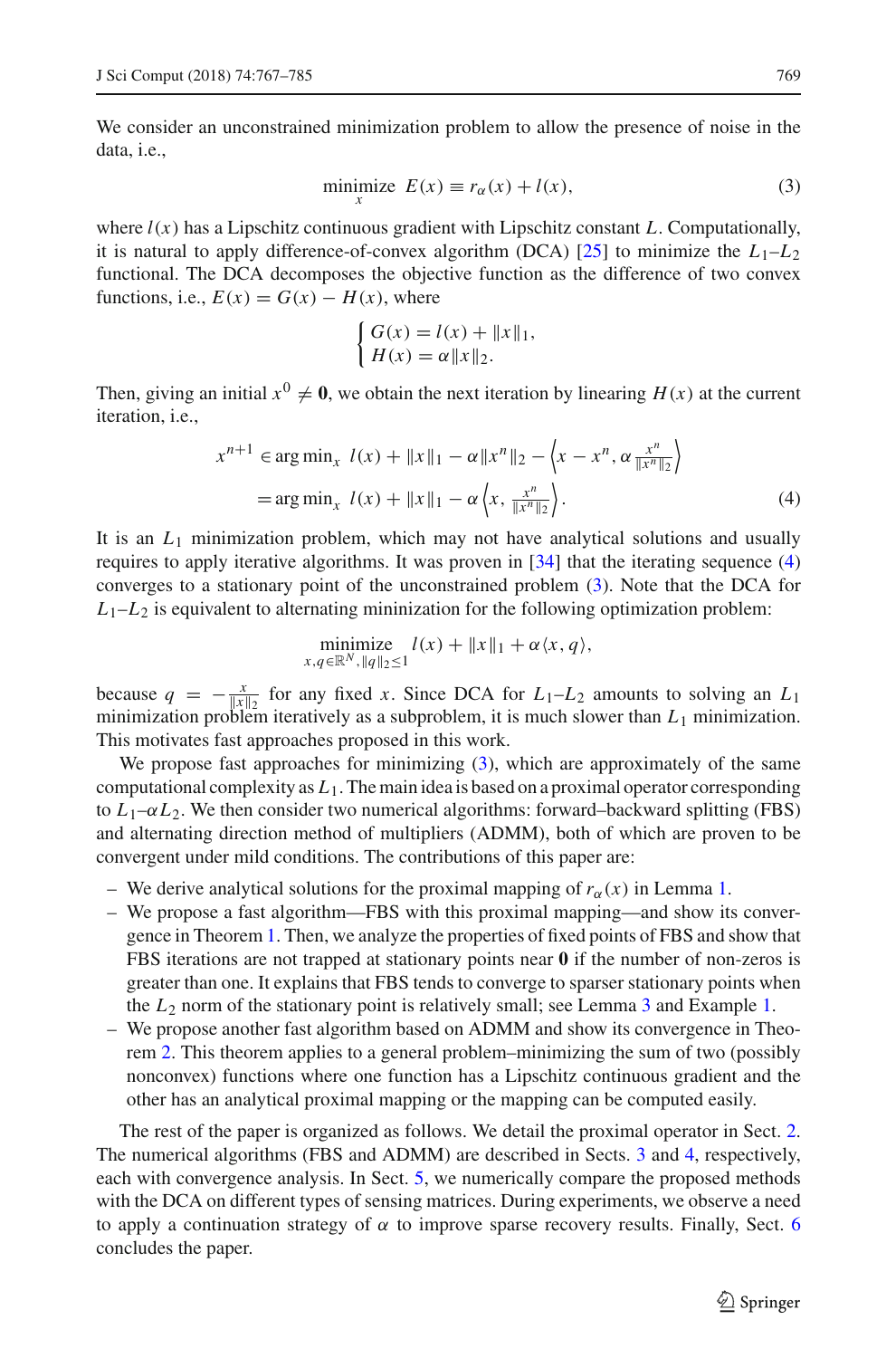#### <span id="page-3-1"></span>**2 Proximal Operator**

In this section, we present a closed-form solution of the proximal operator for  $L_1-\alpha L_2$ , defined as follows,

<span id="page-3-2"></span>
$$
\mathbf{prox}_{\lambda r_{\alpha}}(y) = \arg \min_{x} \|x\|_1 - \alpha \|x\|_2 + \frac{1}{2\lambda} \|x - y\|_2^2,\tag{5}
$$

for a positive parameter  $\lambda > 0$ . Proximal operator is particularly useful in convex opti-mization [\[27\]](#page-17-20). For example, the proximal operator for  $L_1$  is called *soft shrinkage*, defined as

$$
S_1(y, \lambda) = \begin{cases} y - \lambda, & \text{if } y > \lambda, \\ 0, & \text{if } |y| \le \lambda, \\ y + \lambda, & \text{if } y < -\lambda. \end{cases}
$$

The soft shrinkage operator is a key for rendering many efficient  $L_1$  algorithms. By replacing the soft shrinkage with  $prox_{\lambda r_{\alpha}}$ , most fast  $L_1$  solvers such as FBS and ADMM are applicable for  $L_1$ – $\alpha L_2$ , which will be detailed in Sects. [3](#page-5-1) and [4.](#page-8-0) The closed-form solution of **prox**<sub> $\lambda r_{\alpha}$ </sub> is characterized in Lemma [1,](#page-3-0) while Lemma [2](#page-4-0) gives an important inequality to prove the convergence of FBS and ADMM when combined with the proximal operator.

<span id="page-3-0"></span>**Lemma 1** *Given*  $y \in \mathbb{R}^N$ ,  $\lambda > 0$ *, and*  $\alpha \ge 0$ *, we have the following statements about the optimal solution x*∗ *to the optimization problem in* [\(5\)](#page-3-2)*:*

- *1)* When  $||y||_{\infty} > \lambda$ ,  $x^* = z(||z||_2 + \alpha \lambda) / ||z||_2$  for  $z = S_1(y, \lambda)$ .
- *2)* When  $||y||_{\infty} = \lambda$ ,  $x^*$  *is an optimal solution if and only if it satisfies*  $x_i^* = 0$  *if*  $|y_i| < \lambda$ ,  $||x^*||_2 = \alpha \lambda$ , and  $x_i^* y_i \geq 0$  for all *i*. When there are more than one components having *the maximum absolute value* λ*, the optimal solution is not unique; in fact, there are infinite many optimal solutions.*
- *3) When*  $(1 \alpha)\lambda < ||y||_{\infty} < \lambda$ ,  $x^*$  *is an optimal solution if and only if it is a 1-sparse vector satisfying*  $x_i^* = 0$  *if*  $|y_i| < ||y||_{\infty}$ ,  $||x^*||_2 = ||y||_{\infty} + (\alpha - 1)\lambda$ , and  $x_i^* y_i \ge 0$  for *all i. The number of optimal solutions is the same as the number of components having the maximum absolute value*  $||y||_{\infty}$ *.*
- *4)* When  $||y||_{\infty} \leq (1 \alpha)\lambda$ ,  $x^* = 0$ .

*Proof* It is straightforward to obtain the following relations about the sign and order of the absolute values for the components in *x*∗, i.e.,

<span id="page-3-4"></span>
$$
x_i^* \begin{cases} \geq 0, & \text{if } y_i > 0, \\ \leq 0, & \text{if } y_i < 0, \end{cases}
$$

and

$$
|x_i^*| \ge |x_j^*| \text{ if } |y_i| > |y_j|. \tag{6}
$$

Otherwise, we can always change the sign of  $x_i^*$  or swap the absolute values of  $x_i^*$  and  $x_j^*$ and obtain a smaller objective value. Therefore, we can assume without loss of generality that *y* is a non-negative non-increasing vector, *i.e.*,  $y_1 \ge y_2 \ge \cdots \ge y_N \ge 0$ .

Denote  $F(x) = ||x||_1 - \alpha ||x||_2 + \frac{1}{2\lambda} ||x - y||_2^2$  and the first-order optimality condition of minimizing  $F(x)$  is expressed as

<span id="page-3-3"></span>
$$
\left(1 - \frac{\alpha \lambda}{\|x\|_2}\right) x = y - \lambda p \quad \text{for } x \neq 0,
$$
\n<sup>(7)</sup>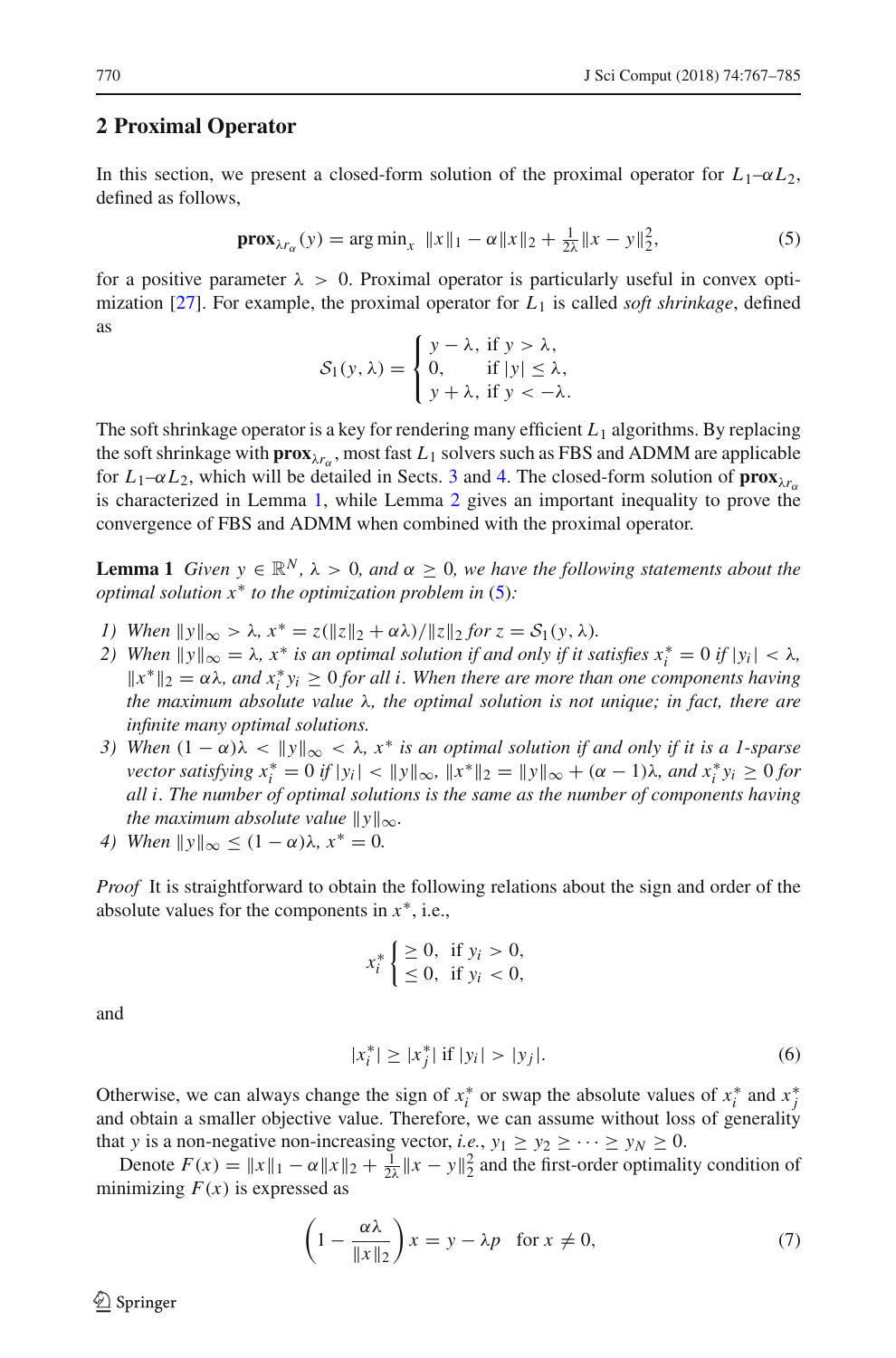where  $p \in \partial ||x||_1$  is a subgradient of the  $L_1$  norm. When  $x = 0$ , we have the first order optimality condition  $\|y-\lambda p\|_2 = \alpha\lambda$ . Simple calculations show that for any  $x \neq 0$  satisfying [\(7\)](#page-3-3), we have

$$
F(x) = \|x\|_1 - \alpha \|x\|_2 + \frac{1}{2\lambda} \|x\|_2^2 - \langle x, p + \left(\frac{1}{\lambda} - \frac{\alpha}{\|x\|_2}\right) x \rangle + \frac{1}{2\lambda} \|y\|_2^2
$$
  
=  $-\alpha \|x\|_2 + \frac{1}{2\lambda} \|x\|_2^2 - \left(\frac{1}{\lambda} - \frac{\alpha}{\|x\|_2}\right) \|x\|_2^2 + \frac{1}{2\lambda} \|y\|_2^2$   
=  $-\frac{1}{2\lambda} \|x\|_2^2 + \frac{1}{2\lambda} \|y\|_2^2 < F(0).$ 

Therefore, we have to find the *x*∗ with the largest norm among all *x* satisfying [\(7\)](#page-3-3). Now we are ready to discuss the four items listed in order,

- 1) If  $y_1 > \lambda$ , then  $y_1 \lambda p_1 > 0$ . For the case of  $x^* \neq 0$ , we have  $x_1^* > 0$  and  $1 \frac{\alpha \lambda}{\|x^*\|_2} > 0$ . For any *i* such that  $y_i \leq \lambda$ , we have  $x_i = 0$ ; otherwise for this *i*, the left-hand side (LHS) of [\(7\)](#page-3-3) is positive, while the right-hand side (RHS) is nonpositive. For any *i* such that  $y_i > \lambda$ , we have that  $p_i = 1$ . Therefore,  $y - \lambda p = S_1(y, \lambda)$ . Let  $z = S_1(y, \lambda)$ , and we have  $x^* = z(\|z\|_2 + \alpha \lambda) / \|z\|_2$ . Therefore,  $x^* \neq 0$  is the optimal solution.
- 2) If  $y_1 = \lambda$ , then  $y_1 \lambda p_1 \ge 0$ . Let  $j = \min\{i : y_i < \lambda\}$ , and we have  $x_i^* = 0$  for  $i \ge j$ ; otherwise for this *i*, RHS of [\(7\)](#page-3-3) is negative, and hence  $1 - \frac{\alpha \lambda}{\|x^*\|_2} < 0$ . It implies that  $x_1^* = 0$  and  $x^*$  is not a global optimal solution because of [\(6\)](#page-3-4). For the case of  $x^* \neq 0$ , we have  $1 - \frac{\alpha \lambda}{\|x^*\|_2} = 0$ . Therefore, any optimal solution  $x^*$  satisfy that  $x_i^* = 0$  for  $i \ge j$ ,  $||x^*||_2 = \alpha \lambda$ , and  $x_i^* y_i \ge 0$  for all *i*. When there are multiple components of *y* having the same absolute value  $\lambda$ , there exist infinite many solutions.
- 3) Assume  $(1 \alpha)\lambda < y_1 < \lambda$ . Let  $j = \min\{i : y_i < ||y||_{\infty}\}\)$ , and we have  $x_i^* =$ 0 for  $i \ge j$ ; otherwise for this *i*, RHS of [\(7\)](#page-3-3) is negative, thus  $1 - \frac{\alpha \lambda}{\|x^*\|_2} < 0$  and  $y_1 - \lambda p_1 = \left(1 - \frac{\alpha \lambda}{\|x^*\|_2}\right)$  $x_1^* \leq \left(1 - \frac{\alpha \lambda}{\|x^*\|_2}\right)$  $\int x_i^* = y_i - \lambda p_i$ , which is a contradiction to  $y_1 > y_i$ . For the case of  $x^* \neq 0$ , we have  $1 - \frac{\alpha \lambda}{\|x^*\|_2} < 0$ . From [\(7\)](#page-3-3), we know that  $\alpha\lambda - \|x^*\|_2 = \|y - \lambda p\|_2$ . Finding  $x^*$  with the largest norm is equivalent to finding  $p \in \partial ||x^*||_1$  such that  $||y - \lambda p||_2$  is smallest and  $x^* \neq 0$ . So we choose  $x^*$  to be a 1-sparse vector, and  $||x^*||_2 = \alpha \lambda - ||y - \lambda p||_2 = \alpha \lambda - (\lambda - y_1) = y_1 - (1 - \alpha)\lambda$ .
- 4) Assume that *y*<sub>1</sub> ≤ (1−α)λ. If there exists an  $x^* \neq 0$ , we have  $||y \lambda p||_2 \ge |y_1 \lambda| \ge \alpha \lambda$ , while [\(7\)](#page-3-3) implies  $\|y-\lambda p\|_2 = \alpha\lambda - \|x^*\|_2 < \alpha\lambda$ . Thus we can not find  $x^* \neq 0$ . However, we can find  $p \in \partial ||0||_1$  such that  $||y - \lambda p||_2 = \alpha \lambda$ . Thus  $x^* = 0$  is the optimal solution.

*Remark 1* When  $\alpha = 0$ ,  $r_{\alpha}$  reduces to the  $L_1$  norm and the proximal operator **prox**<sub> $\lambda r_{\alpha}$  is</sub> equivalent to the soft shrinkage  $S_1(y, \lambda)$ . When  $\alpha > 1$ , items 3) and 4) show that the optimal solution can not be 0 for any *y* and positive λ.

*Remark 2* During the preparation of this manuscript, Liu and Pong also provided an analytic solution for the proximal operator for the cases  $0 \le \alpha \le 1$  using a different approach [\[17\]](#page-17-21). In Lemma [1,](#page-3-0) we provide all the solutions for the proximal operator for any  $\alpha \geq 0$ .

<span id="page-4-0"></span>**Lemma 2** *Given y*  $\in \mathbb{R}^N$ ,  $\lambda > 0$ , and  $\alpha \ge 0$ . Let  $F(x) = (\|x\|_1 - \alpha \|x\|_2) + \frac{1}{2\lambda} \|x - y\|_2^2$ *and*  $x^* \in \mathbf{prox}_{\lambda r_\alpha}(y)$ *. Then, we have for any*  $x \in \mathbb{R}^N$ *,* 

$$
F(x^*) - F(x) \le \min\left(\frac{\alpha}{2\|x^*\|_2} - \frac{1}{2\lambda}, 0\right) \|x^* - x\|_2^2.
$$

*Here, we define*  $\frac{\alpha}{0}$  *be 0 when*  $\alpha = 0$  *and*  $+\infty$  *for*  $\alpha > 0$ *.* 

 $\mathcal{L}$  Springer

$$
\Box
$$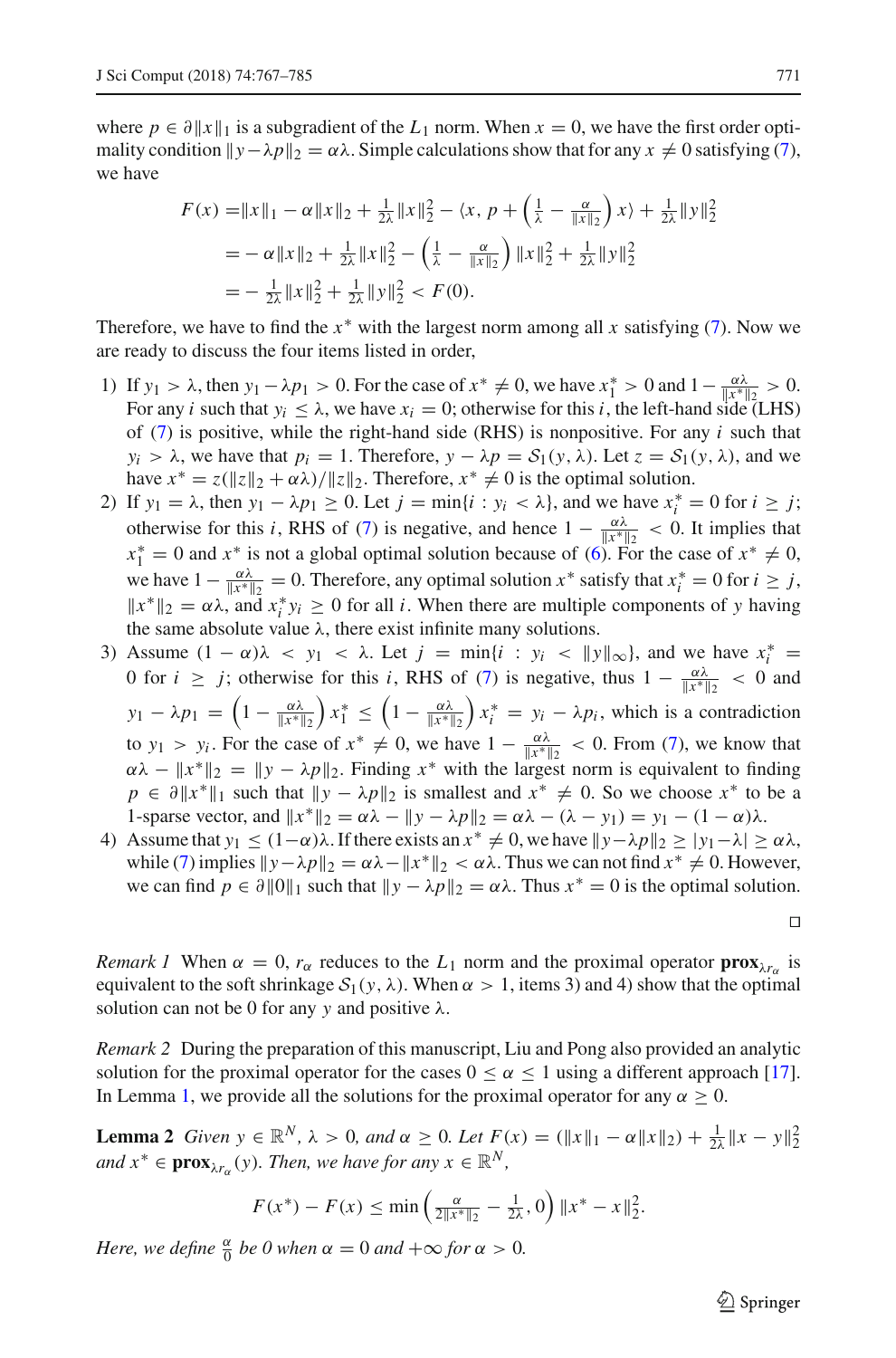*Proof* When  $||y||_{\infty} > (1 - \alpha)\lambda$  $||y||_{\infty} > (1 - \alpha)\lambda$  $||y||_{\infty} > (1 - \alpha)\lambda$ , Lemma 1 guarantees that  $\mathbf{prox}_{\lambda r_{\alpha}}(y) \neq 0$ , i.e.,  $x^* \neq 0$ . The optimality condition of  $x^*$  reads  $p = \frac{1}{\lambda}y - \left(\frac{1}{\lambda} - \frac{\alpha}{\|x^*\|_2}\right)$  $\int x^* \in \partial \|x^*\|_1$ , then we have

$$
F(x^*) - F(x) \le (p, x^* - x) + \alpha \|x\|_2 - \alpha \|x^*\|_2 + \frac{1}{2\lambda} \|x^* - y\|_2^2 - \frac{1}{2\lambda} \|x - y\|_2^2
$$
  
\n
$$
= \left\langle \frac{\alpha x^*}{\|x^*\|_2} + \frac{y - x^*}{\lambda}, x^* - x \right\rangle + \alpha \|x\|_2 - \alpha \|x^*\|_2
$$
  
\n
$$
- \frac{1}{2\lambda} \|x^* - x\|_2^2 + \frac{1}{\lambda} \langle x^* - y, x^* - x \rangle
$$
  
\n
$$
= -\left\langle \frac{\alpha x^*}{\|x^*\|_2}, x \right\rangle + \alpha \|x\|_2 - \frac{1}{2\lambda} \|x^* - x\|_2^2
$$
  
\n
$$
= \frac{\alpha}{\|x^*\|_2} \left( -\langle x^*, x \rangle + \|x\|_2 \|x^*\|_2 \right) - \frac{1}{2\lambda} \|x^* - x\|_2^2
$$
  
\n
$$
\le \frac{\alpha}{\|x^*\|_2} \left( -\langle x^*, x \rangle + \frac{1}{2} \|x\|_2^2 + \frac{1}{2} \|x^*\|_2^2 \right) - \frac{1}{2\lambda} \|x^* - x\|_2^2
$$
  
\n
$$
= \left( \frac{\alpha}{2\|x^*\|_2} - \frac{1}{2\lambda} \right) \|x^* - x\|_2^2.
$$

Here, the first inequality comes from  $p \in \partial ||x^*||_1$ , and the last inequality comes from the Cauchy-Schwartz inequality.

When  $\|y\|_{\infty} \leq (1-\alpha)\lambda$ , Lemma 1 shows that  $x^* = \mathbf{prox}_{\lambda x_{\alpha}}(y) = 0$  and  $F(x^*) - F(x) \leq$ 0. Furthermore, if  $\alpha = 0$ , we have

$$
F(x^*) - F(x) = \frac{1}{2\lambda} ||y||^2 - ||x||_1 - \frac{1}{2\lambda} ||x - y||^2
$$
  
\n
$$
\leq \frac{1}{\lambda} \langle x, y \rangle - ||x||_1 - \frac{1}{2\lambda} ||x||^2 \leq -\frac{1}{2\lambda} ||x||^2,
$$

where the last inequality holds because  $\|y\|_{\infty} \leq \lambda$ .

## <span id="page-5-1"></span>**3 Forward–Backward Splitting**

Each iteration of forward–backward splitting applies the gradient descent of  $l(x)$  followed by a proximal operator. It can be expressed as follows:

$$
x^{k+1} \in \mathbf{prox}_{\lambda r_\alpha}(x^k - \lambda \nabla l(x^k)),
$$

<span id="page-5-2"></span>where  $\lambda > 0$  is the stepsize. To prove the convergence, we make the following assumptions, which are standard in compressive sensing and image processing.

**Assumption 1**  $l(x)$  has a Lipschitz continuous gradient, i.e., there exists  $L > 0$  such that

$$
\|\nabla l(x) - \nabla l(y)\|_2 \le L \|x - y\|_2 \quad \forall x, y.
$$

<span id="page-5-3"></span>**Assumption 2** The objective function  $r_\alpha(x) + l(x)$  is coercive, i.e.,  $r_\alpha(x) + l(x) \rightarrow +\infty$ when  $||x||_2 \rightarrow +\infty$ .

<span id="page-5-0"></span>The next theorem establishes the convergence of the FBS algorithm based on these two assumptions together with appropriately chosen stepsizes.

**Theorem [1](#page-5-2)** If Assumptions 1 and [2](#page-5-3) are satisfied and  $\lambda < 1/L$ , then the objective value is *decreasing and there exists a subsequence that converges to a stationary point. In addition, any limit point is a stationary point of*  $E(x)$  *defined in* [\(3\)](#page-2-1)*.*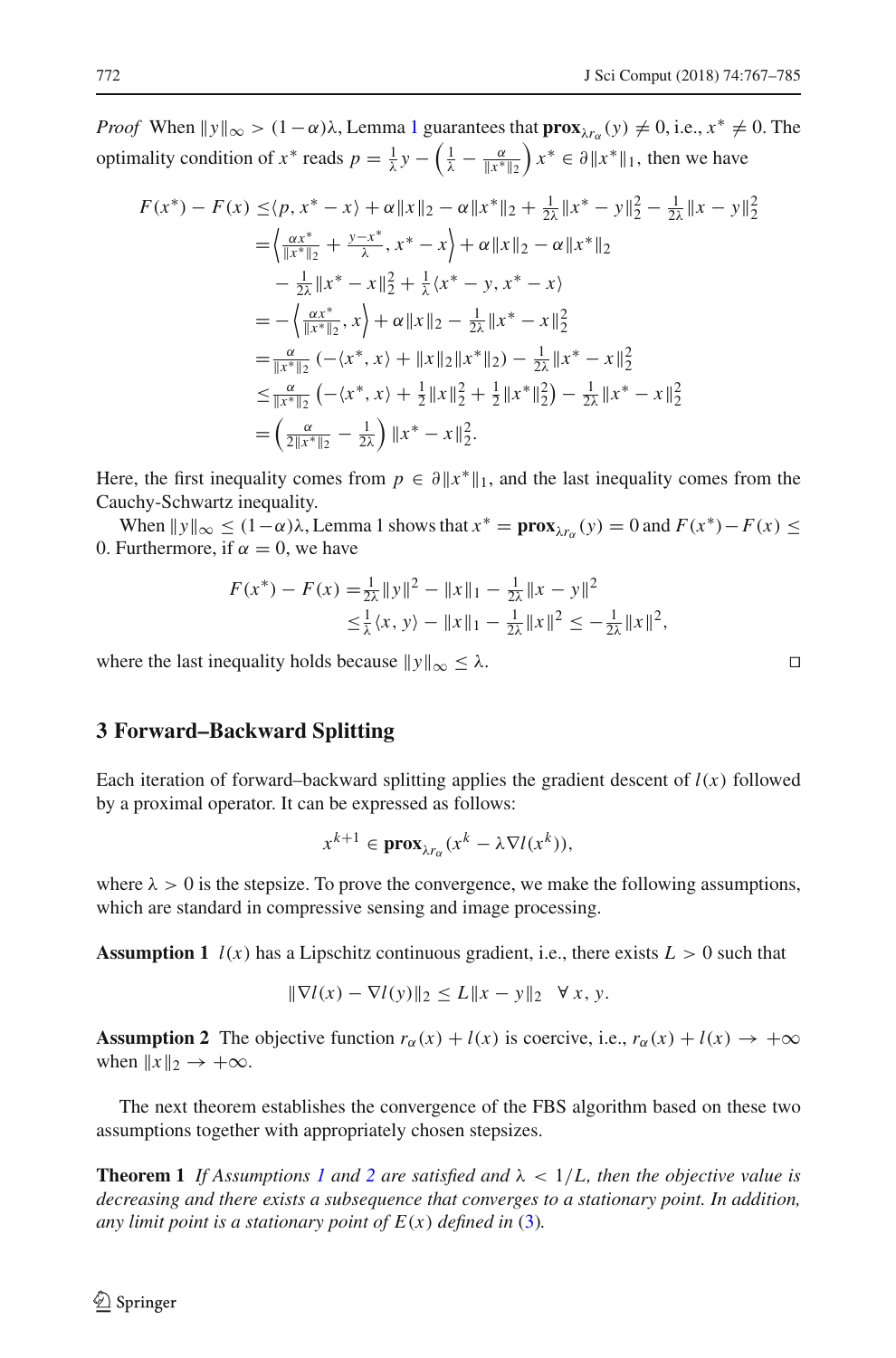*Proof* Simple calculations give that

$$
r_{\alpha}(x^{k+1}) + l(x^{k+1}) + \left(\frac{1}{2\lambda} - \frac{L}{2}\right) \|x^{k+1} - x^k\|_2^2
$$
  
\n
$$
\leq r_{\alpha}(x^{k+1}) + l(x^k) + \left|\nabla l(x^k), x^{k+1} - x^k\right| + \frac{L}{2} \|x^{k+1} - x^k\|_2^2
$$
  
\n
$$
+ \left(\frac{1}{2\lambda} - \frac{L}{2}\right) \|x^{k+1} - x^k\|_2^2
$$
  
\n
$$
= r_{\alpha}(x^{k+1}) + l(x^k) + \frac{1}{2\lambda} \|x^{k+1} - x^k + \lambda \nabla l(x^k)\|_2^2 - \frac{1}{2\lambda} \|\lambda \nabla l(x^k)\|_2^2
$$
  
\n
$$
\leq r_{\alpha}(x^k) + \frac{1}{2\lambda} \|\lambda \nabla l(x^k)\|_2^2 + \min\left(\frac{\alpha}{2\|x^{k+1}\|_2} - \frac{1}{2\lambda}, 0\right) \|x^{k+1} - x^k\|_2^2
$$
  
\n
$$
+ l(x^k) - \frac{1}{2\lambda} \|\lambda \nabla l(x^k)\|_2^2
$$
  
\n
$$
= r_{\alpha}(x^k) + l(x^k) + \min\left(\frac{\alpha}{2\|x^{k+1}\|_2} - \frac{1}{2\lambda}, 0\right) \|x^{k+1} - x^k\|_2^2.
$$
 (8)

The first inequality comes from Assumption [1,](#page-5-2) and the second inequality comes from Lemma [2](#page-4-0) with *y* replaced by  $x^k - \lambda \nabla l(x^k)$  and *x* replaced by  $x^k$ . Therefore, the function value  $r_\alpha(x) + l(x)$  is decreasing; in fact, we have

<span id="page-6-2"></span><span id="page-6-1"></span>
$$
E(x^{k}) - E(x^{k+1}) \ge \max\left(\frac{1}{\lambda} - \frac{L}{2} - \frac{\alpha}{2\|x^{k+1}\|_2}, \frac{1}{2\lambda} - \frac{L}{2}\right) \|x^{k+1} - x^{k}\|_2^2
$$
  
 
$$
\ge \left(\frac{1}{2\lambda} - \frac{L}{2}\right) \|x^{k+1} - x^{k}\|_2^2.
$$
 (9)

Due to the coerciveness of the objective function (Assumption [2\)](#page-5-3), we have that the sequence  $\{x^k\}_{k=1}^\infty$  is bounded. In addition, we have  $\sum_{k=0}^{+\infty} \|x^{k+1} - x^k\|_{\mathcal{L}_{k-1}}^2 < +\infty$ , which implies  $x^{k+1} - x^k \to 0$ . Therefore, there exists a convergent subsequence  $x^{k_i}$ . Let  $x^{k_i} \to x^*$ , then we have  $x^{k_i+1} \to x^*$  and  $x^* = \text{prox}_{\lambda x} (x^* - \lambda \nabla l(x^*))$ , i.e.,  $x^*$  is a stationary point.  $\Box$ 

*Remark 3* When  $\alpha = 0$ , the algorithm is identical to the iterative soft thresholding algorithm (ISTA) [\[1\]](#page-16-1), and the stepsize can be chosen as  $\lambda < 2/L$  since [\(9\)](#page-6-1) becomes

$$
r_{\alpha}(x^{k}) + l(x^{k}) - r_{\alpha}(x^{k+1}) + l(x^{k+1}) \ge \left(\frac{1}{\lambda} - \frac{L}{2}\right) \|x^{k+1} - x^{k}\|_{2}^{2}.
$$

When  $\alpha > 0$ , if we know a lower bound of  $||x^k||_2$ , we may choose a larger stepsize to speed up the convergence based on the inequality [\(8\)](#page-6-2).

*Remark 4* The result in Theorem [1](#page-5-0) holds for any regularization  $r(x)$ , and the proof follows from replacing min  $\left(\frac{\alpha}{2\|x^{k+1}\|_2} - \frac{1}{2\lambda}, 0\right)$  in [\(8\)](#page-6-2) by 0 [\[2](#page-17-22), Proposition 2.1].

Since the main problem [\(3\)](#page-2-1) is nonconvex, there exist many stationary points. We are interested in those stationary points that are also fixed points of the FBS operator because a global solution is a fixed point of the operator and FBS converges to a fixed point. In fact, we have the following property for global minimizers to be fixed points of the FBS algorithm for all parameters  $\lambda < 1/L$ .

<span id="page-6-0"></span>**Lemma 3** (Necessary conditions for global minimizers) *Each global minimizer x*∗ *of* [\(3\)](#page-2-1) *satisfies:*

- *1)*  $x^* \in \mathbf{prox}_{\lambda r_\alpha}(x^* \lambda \nabla l(x^*))$  *for all positive*  $\lambda < 1/L$ .
- *2)* If  $x^* = 0$ , then we have  $\|\nabla l(0)\|_{\infty} \leq 1 \alpha$ . In addition, we have  $\nabla l(0) = 0$  for  $\alpha = 1$ *and*  $x^* = 0$  *does not exist for*  $\alpha > 1$ *.*
- *3)* If  $||x^*||_2 \ge \alpha/L$ , let  $\Lambda = \{i, x^*_i \ne 0\}$ . Then  $x^*_\Lambda$  is in the same direction of  $\nabla_\Lambda l(x^*)$  +  $sign(x_{\Lambda}^{*})$  *and*  $\|\nabla_{\Lambda}l(x^{*}) + sign(x_{\Lambda}^{*})\|_{2} = \alpha.$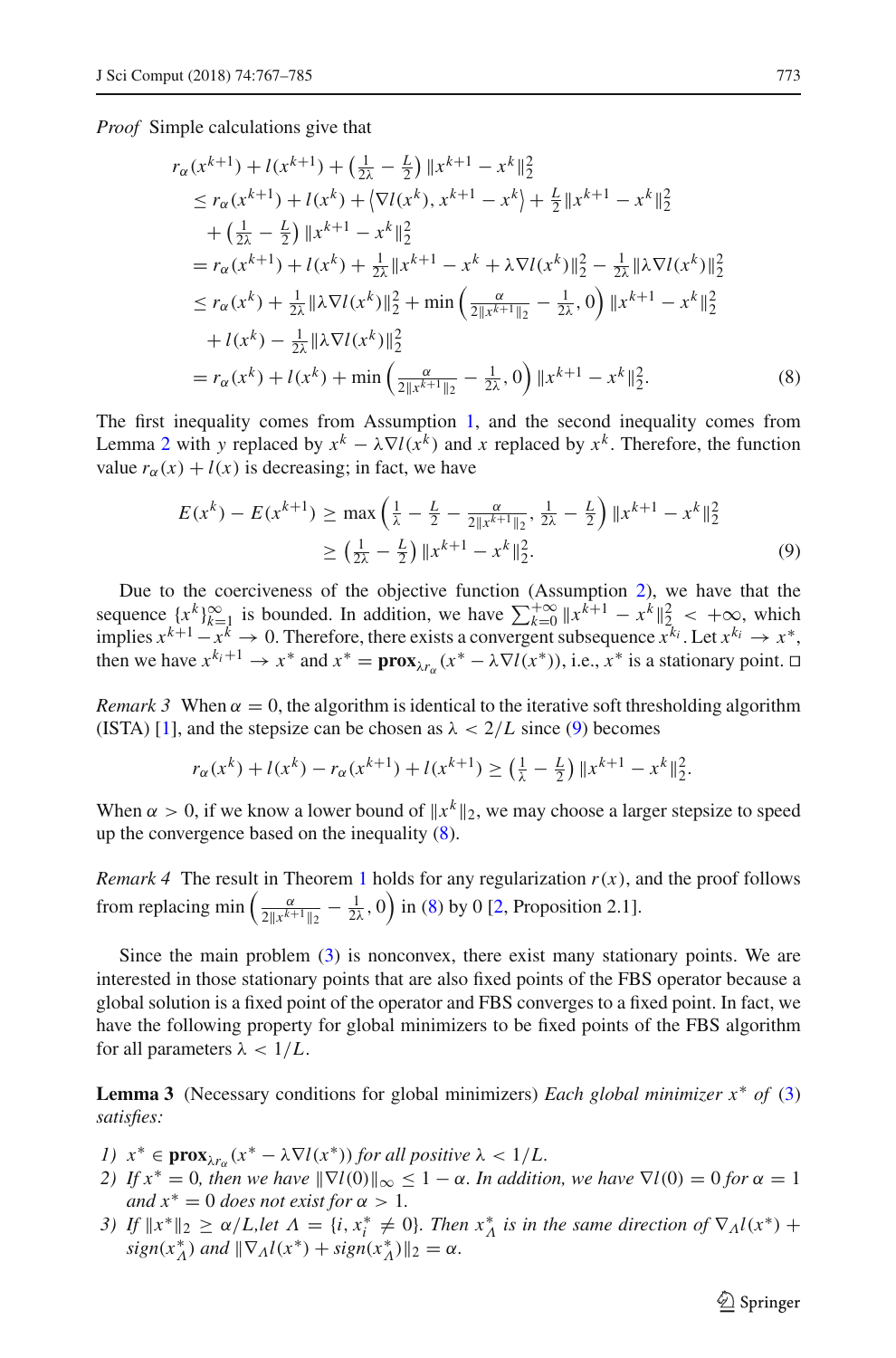*4)* If  $0 < ||x^*||_2 < \alpha/L$ , then  $x^*$  is 1-sparse, i.e., the number of nonzero components is 1. In  $addition, we have \nabla_i l(x^*) = (\alpha - 1) sign(x_i^*) for x_i^* \neq 0 and |\nabla_i l(x^*)| < 1 - \alpha + \|x^*\|_{\infty} L$ *for*  $x_i^* = 0$ .

*Proof* Item 1) follows from [\(9\)](#page-6-1) by replacing  $x^k$  with  $x^*$ . The function value can not decrease because  $x^*$  is a global minimizer. Thus  $x^{k+1} = x^*$ , and  $x^*$  is a fixed point of the forward– backward operator. Let  $x^* = 0$ , then item [1](#page-3-0)) and Lemma 1 together give us item 2).

For items 3) and 4), we denote  $y(\lambda) = x^* - \lambda \nabla l(x^*)$  and have  $||y(\lambda)||_{\infty} > \lambda$  for small positive  $\lambda$  because  $x^* \neq 0$ . If  $||x^*||_2 \geq \alpha/L$ , then from Lemma [1,](#page-3-0) we have that  $||x^*||_2 \geq \alpha \lambda$ and  $||y(\lambda)||_{\infty} > \lambda$  for all  $\lambda < 1/L$ . Therefore, we have  $x^* = S_1(y, \lambda)(||S_1(y, \lambda)||_2 +$  $\alpha\lambda$ // $\|S_1(y, \lambda)\|_2$  for all  $\lambda < 1/L$  from Lemma [1.](#page-3-0)  $S_1(y, \lambda)$  is in the same direction of  $x^*$ , and thus  $x_A^*$  is in the same direction of  $\nabla_A l(x^*) + \text{sign}(x_A^*)$ . In addition,  $\|\nabla_A l(x^*) + \text{sign}(x_A^*)\|_2 =$  $\alpha$ . If  $0 < ||x^*||_2 < \alpha/L$  then from Lemma [1,](#page-3-0) we have that  $x^*$  is 1-sparse. We also have  $\nabla_i l(x^*) = (\alpha - 1) \operatorname{sign}(x_i^*)$  for  $x_i^* \neq 0$ , which is obtained similarly as Item 3). For  $x_i^* = 0$ , we have  $|\lambda \nabla_i l(x^*)| \le ||x^*||_{\infty} - \lambda (\alpha - 1)$  for all  $\lambda < 1/L$ . Thus  $|\nabla_i l(x^*)| \le ||x^*||_{\infty}/\lambda - (\alpha - 1)$ <br>for all  $\lambda < 1/L$ . Let  $\lambda \to 1/L$ , and we have  $|\nabla_i l(x^*)| < 1 - \alpha + ||x^*||_{\infty}L$ . for all  $\lambda < 1/L$ . Let  $\lambda \rightarrow 1/L$ , and we have  $|\nabla_i l(x^*)| < 1 - \alpha + ||x^*||_{\infty}L$ .

<span id="page-7-0"></span>The following example shows that FBS tends to select a sparser solution, i.e., the fixed points of the forward–backward operator may be sparser than other stationary points.

*Example 1* Let  $N = 3$  and the objective function be

$$
\|x\|_1 - \|x\|_2 + \frac{1}{2}\left(x_1 + x_2 - 1.2 + 1/\sqrt{2}\right)^2 + \frac{1}{2}\left(x_2 + x_3 - 1.2 + 1/\sqrt{2}\right)^2.
$$

We can verify that  $(0, 1.2 - 1/\sqrt{2}, 0)$  is a global minimizer. In addition, we get  $(0.2, 0, 0.2), (1.2 - 1/\sqrt{2}, 0, 0), (0, 0, 1.2 - 1/\sqrt{2}), \text{ and } (4/5 - 2/9 - \sqrt{2}/3, 2/5 1/9 - \sqrt{2}/6$ ,  $4/5 - 2/9 - \sqrt{2}/3$  are stationary points. Let  $x^0 = (0, 0, 0)$ , we have that  $x^* = (0, 1.2 - 1/\sqrt{2}, 0)$ . If we let  $x^0 = (0.2, 0, 0.2)$ , we will have that  $x^* =$  $(1.2 - 1/\sqrt{2}, 0, 0)$  (or  $(0, 0, 1.2 - 1/\sqrt{2})$ ), for stepsize  $\lambda > 0.2\sqrt{2} \approx 0.2828$ . Similarly, if we let  $x^0 = (4/5 - 2/9 - \sqrt{2}/3, 2/5 - 1/9 - \sqrt{2}/6, 4/5 - 2/9 - \sqrt{2}/3)$ , we will have that  $x^* = (0, 1.2 - 1/\sqrt{2}, 0)$  for  $\lambda > 6/5 - 1/3 - \sqrt{2}/2 \approx 0.1596$ . For both stationary points that are not 1-sparse, we can verify that their  $L_2$  norms are less than  $1/L = 1/3$ . Therefore, Lemma [3](#page-6-0) shows that they are not fixed points of FBS for all  $\lambda < 1/L$  and hence they are not global solutions.

We further consider an accelerated proximal gradient method [\[16](#page-17-23)] to speed up the convergence of FBS. In particular, the algorithm goes as follows,

$$
y^{k} = x^{k} + \frac{t^{k-1}}{t^{k}}(z^{k} - x^{k}) + \frac{t^{k-1} - 1}{t^{k}}(x^{k} - x^{k-1}),
$$
\n(10a)

$$
z^{k+1} \in \mathbf{prox}_{\lambda r_{\alpha}}(y^k - \lambda \nabla l(y^k)),\tag{10b}
$$

$$
v^{k+1} \in \mathbf{prox}_{\lambda r_{\alpha}}(x^k - \lambda \nabla l(x^k)),\tag{10c}
$$

$$
t^{k+1} = \frac{\sqrt{4(t^k)^2 + 1} + 1}{2},
$$
\n(10d)

$$
x^{k+1} = \begin{cases} z^{k+1}, & \text{if } E(z^{k+1}) < E(v^{k+1}), \\ v^{k+1}, & \text{otherwise.} \end{cases}
$$
(10e)

 $\mathcal{L}$  Springer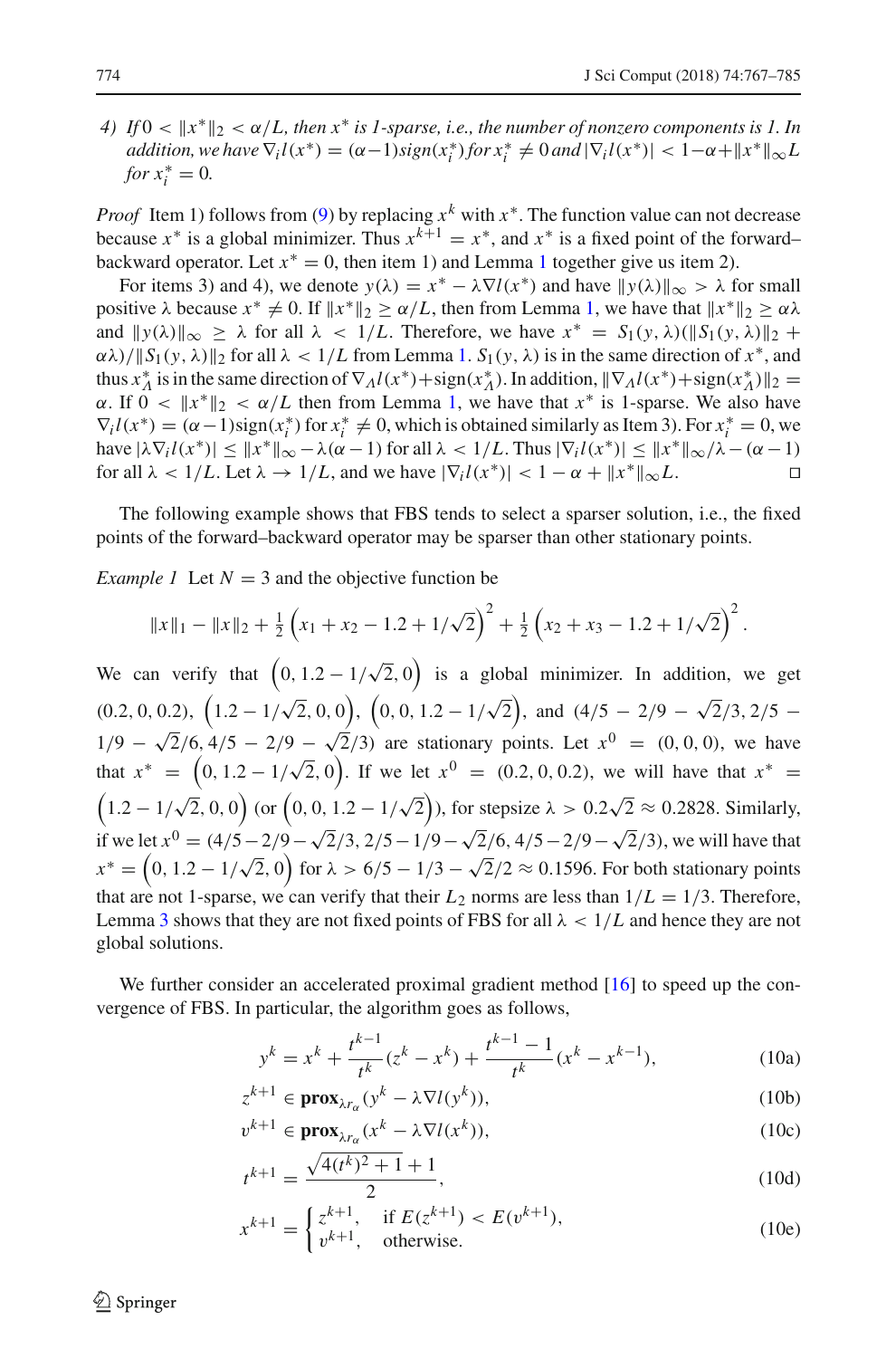It was shown in [\[16](#page-17-23)] that the algorithm converges to a critical point if  $\lambda < 1/L$ . We call this algorithm FBS throughout the numerical section.

### <span id="page-8-0"></span>**4 Alternating Direction Method of Multipliers**

In this section, we consider a general regularization  $r(x)$  with an assumption that it is coercive; it includes  $r_\alpha(x)$  as a special case. We apply the ADMM to solve the unconstrained problem [\(3\)](#page-2-1). In order to do this, we introduce an auxiliary variable *y* such that [\(3\)](#page-2-1) is equivalent to the following constrained minimization problem:

<span id="page-8-3"></span><span id="page-8-2"></span><span id="page-8-1"></span>
$$
\underset{x,y}{\text{minimize}} \ r(x) + l(y) \text{ subject to } x = y. \tag{11}
$$

Then the augmented Lagrangian is

$$
L_{\delta}(x, y, u) = r(x) + l(y) + \delta \langle u, x - y \rangle + \frac{\delta}{2} ||x - y||_2^2,
$$

and the ADMM iteration is:

$$
x^{k+1} \in \underset{x}{\text{arg min}} \ L_{\delta}(x, y^k, u^k) = \underset{x}{\text{arg min}} \ r(x) + \frac{\delta}{2} \|x - y^k + u^k\|_2^2, \tag{12a}
$$

$$
y^{k+1} = \underset{y}{\arg\min} \ L_{\delta}(x^{k+1}, y, u^k) = \underset{y}{\arg\min} \ l(y) + \frac{\delta}{2} \|x^{k+1} - y + u^k\|_2^2, \tag{12b}
$$

$$
u^{k+1} = u^k + x^{k+1} - y^{k+1}.\tag{12c}
$$

<span id="page-8-8"></span>Note that the optimality condition of [\(12b\)](#page-8-1) guarantees that  $0 = \nabla l(\gamma^{k+1}) + \delta(\gamma^{k+1} - \gamma^{k+1} - \gamma^{k+1})$  $u^k$ ) and  $\delta u^{k+1} = \nabla l(v^{k+1})$ .

**Lemma 4** *Let*  $(x^k, y^k, u^k)$  *be the sequence generated by ADMM. We have the following statements:*

*1) If l*(*x*) *satisfies Assumption [1,](#page-5-2) then we have*

$$
L_{\delta}(x^{k+1}, y^{k+1}, u^{k+1}) - L_{\delta}(x^k, y^k, u^k) \le \left(\frac{3L}{2} + \frac{L^2}{\delta} - \frac{\delta}{2}\right) \|y^{k+1} - y^k\|_2^2, \qquad (13)
$$

*and, in addition, if l*(*x*) *is convex,*

$$
L_{\delta}(x^{k+1}, y^{k+1}, u^{k+1}) - L_{\delta}(x^k, y^k, u^k) \le \left(\frac{L^2}{\delta} - \frac{\delta}{2}\right) \|y^{k+1} - y^k\|_2^2. \tag{14}
$$

*2) If*  $l(x)$  *satisfies Assumption [1,](#page-5-2) then there exists*  $p \in \partial_x L_\delta(x^{k+1}, y^{k+1}, u^{k+1})$ *, where*  $\partial_x L_\delta$ *is the set of general subgradients of L with respect to x for fixed y and u [\[28](#page-17-24), Denition 8.3] such that*

$$
||p||_2 + ||\nabla_y L_\delta(x^{k+1}, y^{k+1}, u^{k+1})||_2 + ||\nabla_u L_\delta(x^{k+1}, y^{k+1}, u^{k+1})||_2
$$
  
\n
$$
\leq (3L + \delta) ||y^{k+1} - y^k||_2.
$$
\n(15)

*Proof* 1): From [\(12a\)](#page-8-2), we have

$$
L_{\delta}(x^{k+1}, y^k, u^k) - L_{\delta}(x^k, y^k, u^k) \le 0.
$$
 (16)

<span id="page-8-7"></span><span id="page-8-6"></span><span id="page-8-5"></span><span id="page-8-4"></span> $\circled{2}$  Springer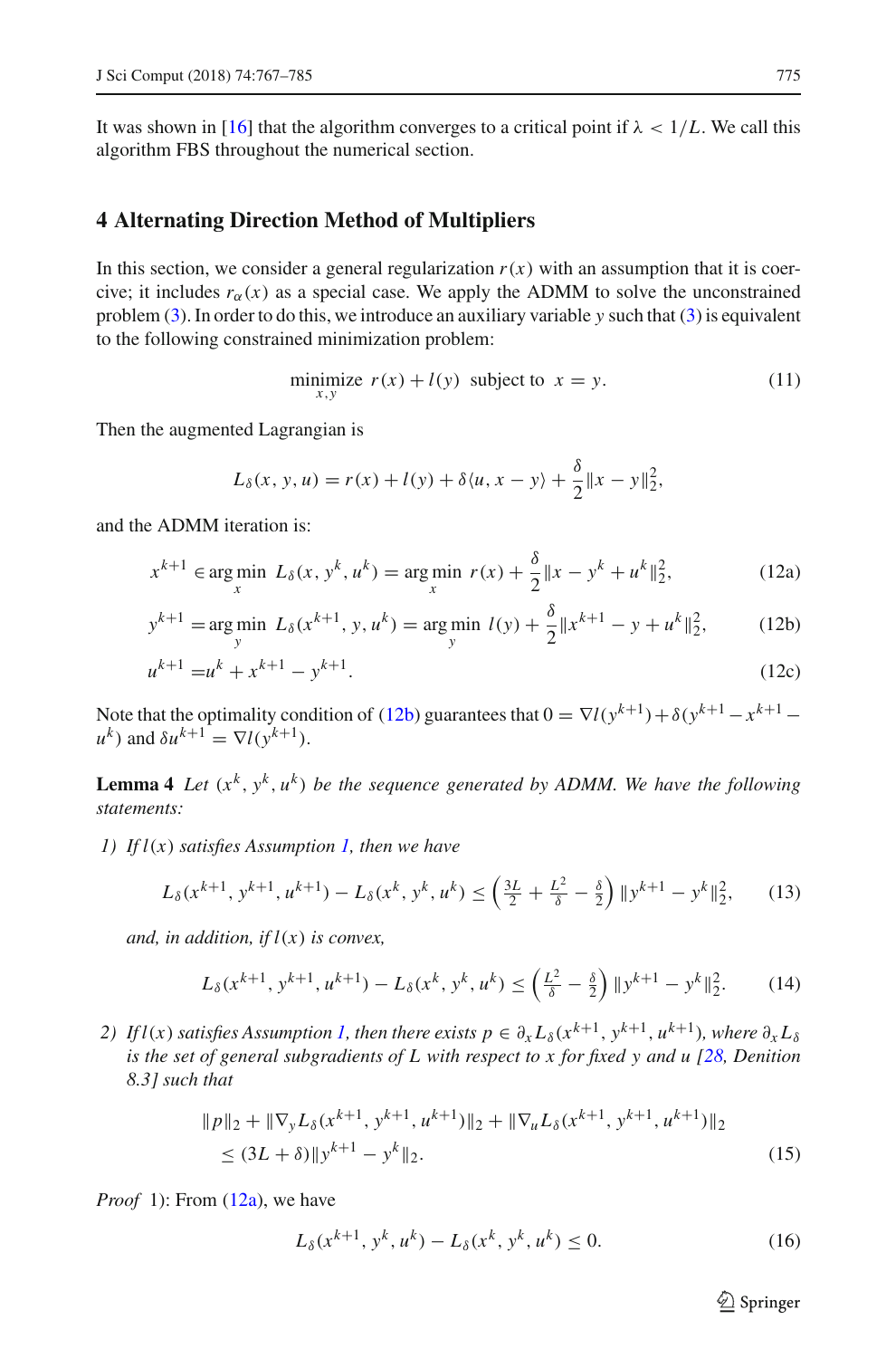From [\(12b\)](#page-8-1) and [\(12c\)](#page-8-3), we derive

$$
L_{\delta}(x^{k+1}, y^{k+1}, u^{k+1}) - L_{\delta}(x^{k+1}, y^k, u^k)
$$
  
=  $l(y^{k+1}) + \delta\langle u^{k+1}, x^{k+1} - y^{k+1} \rangle + \frac{\delta}{2} ||x^{k+1} - y^{k+1}||_2^2$   
 $- l(y^k) - \delta\langle u^k, x^{k+1} - y^k \rangle - \frac{\delta}{2} ||x^{k+1} - y^k||_2^2$   
=  $l(y^{k+1}) - l(y^k) - \delta\langle u^k, y^{k+1} - y^k \rangle$   
+  $\delta ||u^{k+1} - u^k||_2^2 - \frac{\delta}{2} ||y^{k+1} - y^k||_2^2 - \delta\langle u^{k+1} - u^k, y^{k+1} - y^k \rangle.$  (17)

Assumption [1](#page-5-2) gives us

<span id="page-9-1"></span>
$$
l(y^{k+1}) - l(y^k) - \delta \langle u^k, y^{k+1} - y^k \rangle \le \frac{L}{2} ||y^{k+1} - y^k||_2^2
$$

and, by Young's inequality, we have

$$
-\delta \langle u^{k+1} - u^k, y^{k+1} - y^k \rangle \le c \delta \| u^{k+1} - u^k \|_2^2 + \frac{\delta}{4c} \| y^{k+1} - y^k \|_2^2
$$

for any positive *c* (we will decide *c* later). Therefore we have

$$
L_{\delta}(x^{k+1}, y^{k+1}, u^{k+1}) - L_{\delta}(x^{k+1}, y^k, u^k)
$$
  
\n
$$
\leq \frac{L}{2} ||y^{k+1} - y^k||_2^2 + (1 + c)\delta ||u^{k+1} - u^k||_2^2 - \left(\frac{\delta}{2} - \frac{\delta}{4c}\right) ||y^{k+1} - y^k||_2^2
$$
  
\n
$$
\leq \frac{L}{2} ||y^{k+1} - y^k||_2^2 + \frac{(1 + c)L^2}{\delta} ||y^{k+1} - y^k||_2^2 - \left(\frac{\delta}{2} - \frac{\delta}{4c}\right) ||y^{k+1} - y^k||_2^2.
$$

Let  $c = \delta/(2L)$ , and we obtain:

$$
L_{\delta}(x^{k+1}, y^{k+1}, u^{k+1}) - L_{\delta}(x^{k+1}, y^k, u^k) \le \left(\frac{3L}{2} + \frac{L^2}{\delta} - \frac{\delta}{2}\right) \|y^{k+1} - y^k\|_2^2. \tag{18}
$$

Combining [\(16\)](#page-8-4) and [\(18\)](#page-9-0), we get [\(13\)](#page-8-5). If, in addition,  $l(x)$  is convex, we have, from [\(17\)](#page-9-1), that

$$
L_{\delta}(x^{k+1}, y^{k+1}, u^{k+1}) - L_{\delta}(x^{k+1}, y^k, u^k)
$$
  
=  $l(y^{k+1}) - l(y^k) - \delta\langle u^{k+1}, y^{k+1} - y^k \rangle + \delta \| u^{k+1} - u^k \|_2^2 - \frac{\delta}{2} \| y^{k+1} - y^k \|_2^2$   
 $\leq \delta \| u^{k+1} - u^k \|_2^2 - \frac{\delta}{2} \| y^{k+1} - y^k \|_2^2 \leq \left( \frac{L^2}{\delta} - \frac{\delta}{2} \right) \| y^{k+1} - y^k \|_2^2.$  (19)

Thus  $(14)$  is obtained by combining  $(16)$  and  $(19)$ .

2) It follows from the optimality condition of [\(12a\)](#page-8-2) that there exists  $q \in \partial r(x^{k+1})$  such that

<span id="page-9-3"></span><span id="page-9-2"></span><span id="page-9-0"></span>
$$
q + \delta(x^{k+1} - y^k + u^k) = 0.
$$

Let  $p = q + \delta(u^{k+1} + x^{k+1} - y^{k+1}) \in \partial_x L_\delta(x^{k+1}, y^{k+1}, u^{k+1})$ , then we have  $||p||_2 = ||q + \delta(u^{k+1} + x^{k+1} - y^{k+1})||_2 = ||\delta(u^{k+1} - u^k + y^k)||_2$ 

$$
p||_2 = ||q + \delta(u^{k+1} + x^{k+1} - y^{k+1})||_2 = ||\delta(u^{k+1} - u^k + y^k - y^{k+1})||_2
$$
  
\n
$$
\leq \delta ||u^{k+1} - u^k||_2 + \delta ||y^{k+1} - y^k||_2 \leq (L + \delta) ||y^{k+1} - y^k||_2,
$$
\n(20)

The optimality condition of  $(12b)$  and the update of *u* in  $(12c)$  give that

$$
\|\nabla_{\mathbf{y}} L_{\delta}(\mathbf{x}^{k+1}, \mathbf{y}^{k+1}, \mathbf{u}^{k+1})\| = \|\nabla l(\mathbf{y}^{k+1}) + \delta(-\mathbf{u}^{k+1} + \mathbf{y}^{k+1} - \mathbf{x}^{k+1})\|
$$

 $\bigcirc$  Springer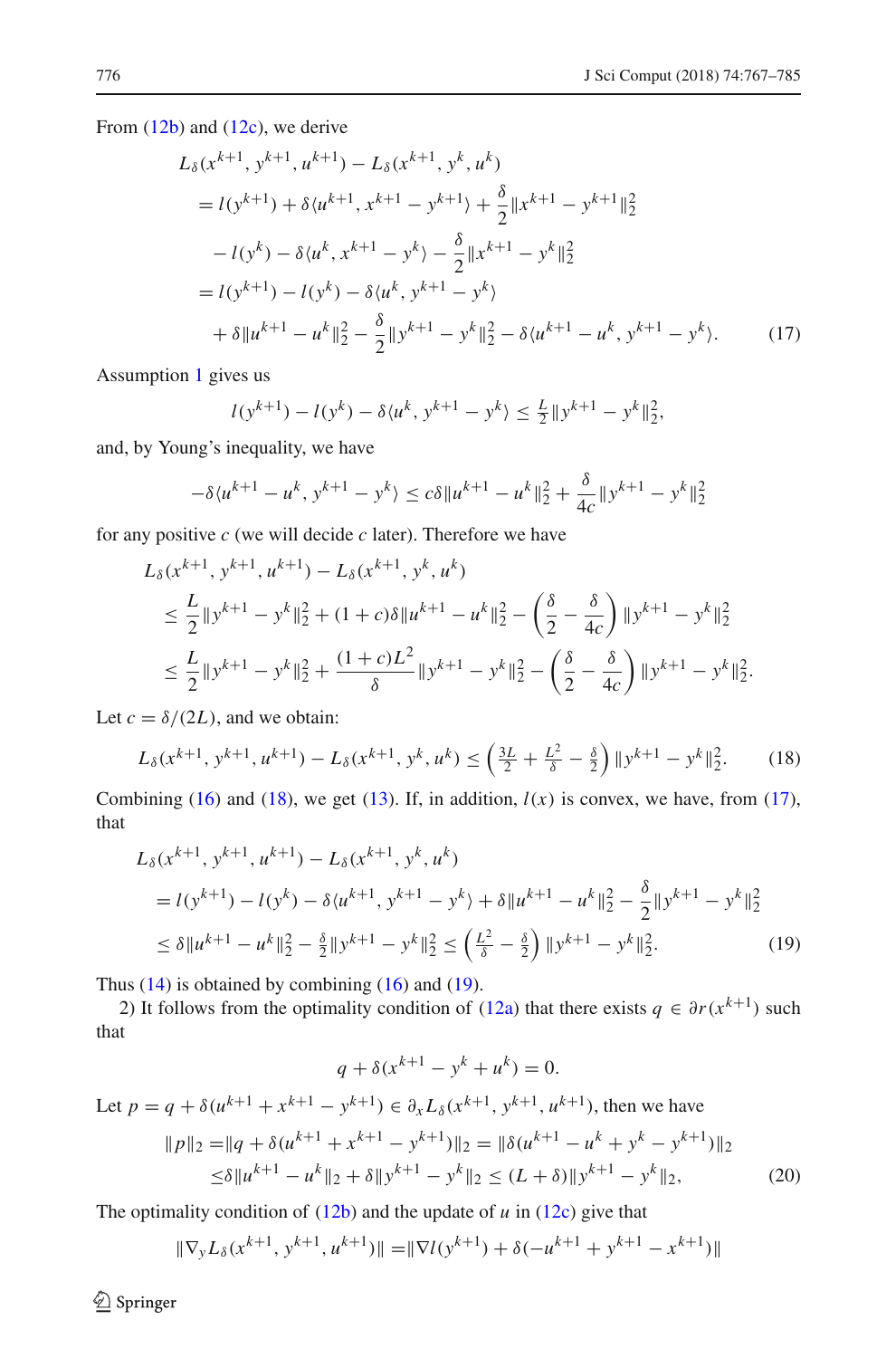<span id="page-10-2"></span><span id="page-10-1"></span>
$$
= \delta \|u^{k+1} - u^k\| \le L \|y^{k+1} - y^k\|_2, \tag{21}
$$

$$
\|\nabla_u L_\delta(x^{k+1}, y^{k+1}, u^{k+1})\| = \|\delta(x^{k+1} - y^{k+1})\| = \delta \|u^{k+1} - u^k\|
$$
  
\n
$$
\le L \|y^{k+1} - y^k\|_2.
$$
\n(22)

Thus [\(15\)](#page-8-7) is obtained by combining [\(20\)](#page-9-3), [\(21\)](#page-10-1), and [\(22\)](#page-10-2).

<span id="page-10-0"></span>**Theorem [2](#page-5-3)** *Let Assumptions [1](#page-5-2) and* 2 *be satisfied and*  $\delta$  >  $(3 + \sqrt{17})L/2$   $(\delta$  >  $\sqrt{2}L$  *if l(x) is convex), then*

- *1)* the sequence  $(x^k, y^k, u^k)$  generated by ADMM is bounded and has at least one limit *point.*
- 2)  $x^{k+1} x^k \to 0$ ,  $y^{k+1} y^k \to 0$ , and  $u^{k+1} u^k \to 0$ .
- *3) each limit point*  $(x^*, y^*, u^*)$  *is a stationary point of*  $L_{\delta}(x, y, u)$ *, and*  $x^*$  *is a stationary point of r*( $x$ ) +  $l(x)$ .

*Proof* 1) When  $\delta > (3 + \sqrt{17})L/2$ , we have  $\frac{3L}{2} + \frac{L^2}{\delta} - \frac{\delta}{2} < 0$ . In addition, for the case *l*(*x*) being convex, we have  $\frac{L^2}{\delta} - \frac{\delta}{2} < 0$  if  $\delta > \sqrt{2}L$ . There exists a positive constant *C*<sub>1</sub> that depends only on *L* and δ such that

<span id="page-10-4"></span>
$$
L_{\delta}(x^{k+1}, y^{k+1}, u^{k+1}) - L_{\delta}(x^k, y^k, u^k) \le -C_1 \|y^{k+1} - y^k\|_2^2.
$$
 (23)

Next, we show that the augmented Lagrangian  $L_{\delta}$  has a global lower bound during the iteration. From Assumption [1,](#page-5-2) we have

<span id="page-10-3"></span>
$$
L_{\delta}(x^{k}, y^{k}, u^{k}) = r(x^{k}) + l(y^{k}) + \delta\langle u^{k}, x^{k} - y^{k}\rangle + \frac{\delta}{2} ||x^{k} - y^{k}||_{2}^{2}
$$
  
\n
$$
\geq r(x^{k}) + l(x^{k}) + \frac{\delta - L}{2} ||x^{k} - y^{k}||_{2}^{2}.
$$
\n(24)

Thus  $L_{\delta}(x^k, y^k, u^k)$  has a global lower bound because of the coercivity of  $r(x) + l(x)$  and  $δ > L$ . It follows from [\(24\)](#page-10-3) that  $x^k$ ,  $y^k$ ,  $r(x^k) + l(x^k)$ , and  $||x^k - y^k||_2$  are all bounded. Therefore,  $u^k$  is bounded because of Assumption [1.](#page-5-2)

Due to the boundedness of  $(x^k, y^k, u^k)$ , there exists a convergent subsequence  $(x^{k_i}, y^{k_i})$  $u^{k_i}$ , *i.e.*,  $(x^{k_i}, y^{k_i}, u^{k_i}) \rightarrow (x^*, y^*, u^*).$ 

2) Since the sequence  $L_{\delta}(x^k, y^k, u^k)$  is bounded below, [\(23\)](#page-10-4) implies that  $\sum_{k=1}^{\infty} ||y^{k+1} - y^{k+1}||$  $y^{k} \|_{2}^{2}$  < ∞ and  $||y^{k+1}-y^{k}||_{2}^{2}$  → 0, i.e.,  $y^{k+1}-y^{k}$  → 0. In addition, we have  $u^{k+1}-u^{k}$  → 0 and  $x^{k+1} - x^k \to 0$  $x^{k+1} - x^k \to 0$  $x^{k+1} - x^k \to 0$  due to Assumption 1 and [\(12c\)](#page-8-3) respectively.

3) Part 2 of Lemma [4](#page-8-8) and  $y^{k+1} - y^k \rightarrow 0$  suggest that  $(x^*, y^*, u^*)$  is a stationary point of  $L_{\delta}(x, y, u)$ . Since  $(x^*, y^*, u^*)$  is a stationary point, we have  $x^* = y^*$  from [\(22\)](#page-10-2), then [\(20\)](#page-9-3) implies that  $\delta u^* = \nabla l(y^*)$  and  $0 \in \partial_x r(x^*) + \nabla l(x^*)$ , i.e.,  $x^*$  is a stationary point of  $r(x) + l(x)$ .  $r(x) + l(x)$ .

*Remark 5* In [\[15](#page-17-25)], the authors show the convergence of the same ADMM algorithm when  $l(y) = \|Ay - b\|_2^2$  and  $\delta > \sqrt{2}L$ , other choices of *l*(*x*) are not considered in [\[15\]](#page-17-25). The proof of Theorem [2](#page-10-0) is inspired from [\[30](#page-17-26)]. Early versions of [30] on arXiv.org require that  $r(x)$  is restricted prox-regular, while our  $r(x)$  does not satisfy because it is positive homogeneous and nonconvex. However, we would like to mention that later versions of [\[30](#page-17-26)] after our paper cover our result.

The following example shows that both FBS and ADMM may converge to a stationary point that is not a local minimizer.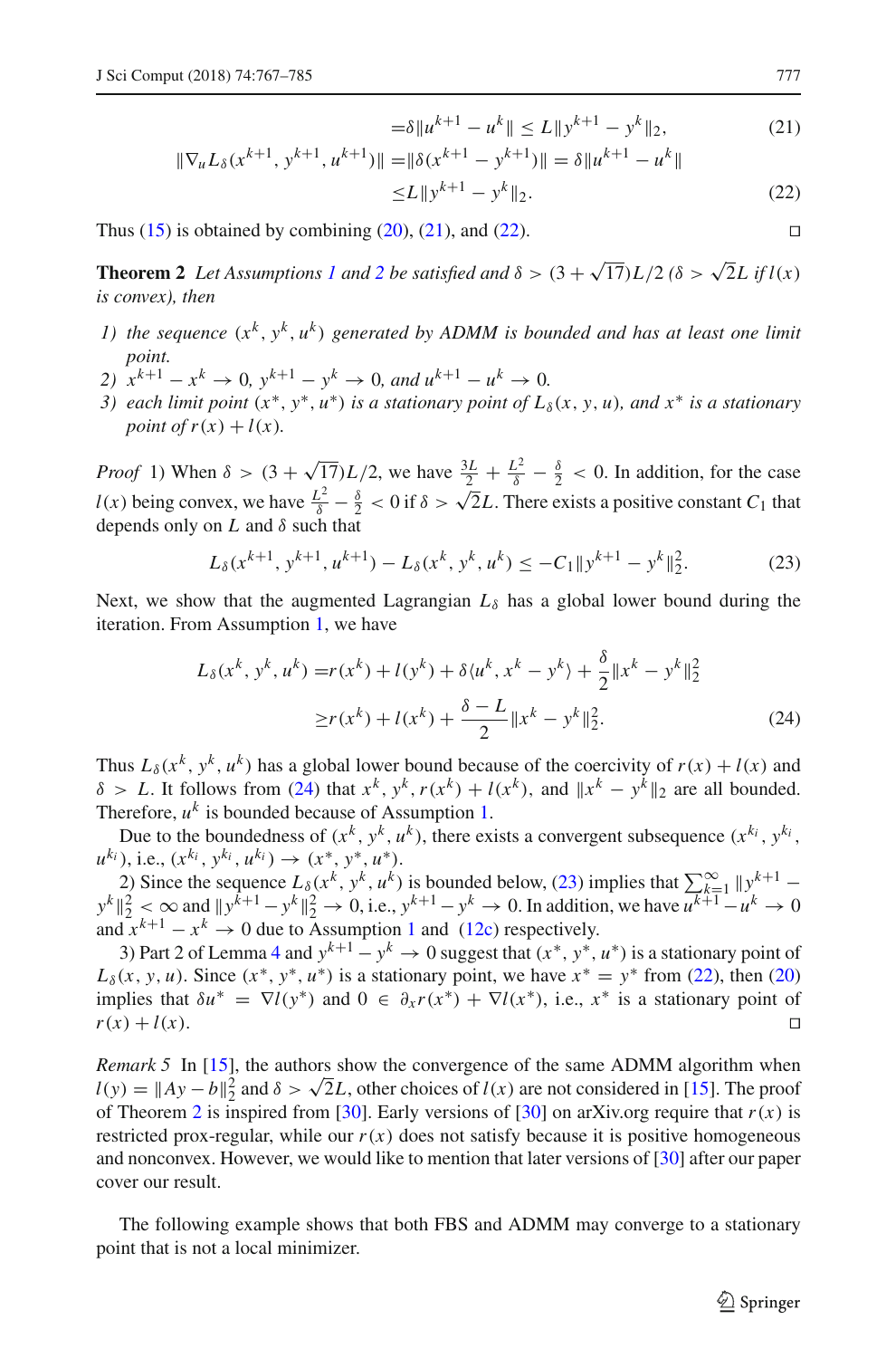*Example 2* Let  $n = 2$  and the objective function be

$$
||x||_1 - ||x||_2 + \frac{1}{2}||x_1 + x_2 - 1||_2^2.
$$

We can verify that  $(1, 0)$  and  $(0, 1)$  are two global minimizers with objective function value 0. There is another stationary point  $x^* = (\frac{1}{2\sqrt{2}}, \frac{1}{2\sqrt{2}})$  for this function. Assume that we assign the initial  $x^0 = (c^0, c^0)$  with  $c^0 > 0$ , FBS generates  $x^k = (c^k, c^k)$  where  $c^{k+1} =$ (1−2λ) $c^k + \lambda/\sqrt{2}$  for all  $\lambda < 1/L = 1/2$ . For ADMM, let  $y^0 = (d^0, d^0)$  and  $u^0 = (e^0, e^0)$ such that  $e^0 > 0$  and  $d^0 > e^0 + 1/\delta$ , then ADMM generates  $x^k = (c^k, c^k)$ ,  $y^k = (d^k, d^k)$ , and  $u^k = (e^k, e^k)$  with

$$
c^{k+1} = d^k - e^k - \frac{1}{\delta} \left( 1 - \frac{1}{\sqrt{2}} \right),
$$
  
\n
$$
d^{k+1} = \frac{\delta}{2+\delta} (c^{k+1} + e^k) + \frac{1}{2+\delta} = \frac{\delta}{2+\delta} d^k + \frac{1}{2+\delta} \frac{1}{\sqrt{2}},
$$
  
\n
$$
e^{k+1} = \frac{2}{2+\delta} (c^{k+1} + e^k) - \frac{1}{2+\delta} = \frac{2}{2+\delta} d^k - \frac{1}{2+\delta} \frac{1}{\sqrt{2}} - \frac{1}{\delta} \left( 1 - \frac{1}{\sqrt{2}} \right).
$$

#### <span id="page-11-0"></span>**5 Numerical Experiments**

In this section, we compare our proposed algorithms with DCA on three types of matrices: random Gaussian, random partial DCT, and random over-sampled DCT matrices. Both random Gaussian and partial DCT matrices satisfy the RIP with high probabilities [\[3](#page-17-0)]. The size of these two types of matrices is  $64 \times 256$ . Each entry of random Gaussian matrices follows the standard normal distribution, i.e., zero-mean with standard deviation of one, while we randomly select rows from the full DCT matrix to form partial DCT matrices. The over-sampled DCT matrices are highly coherent, and they are derived from the problem of spectral estimation [\[10](#page-17-27)] in signal processing. An over-sampled DCT matrix is defined as  $A = [\mathbf{a}_1, \dots, \mathbf{a}_N] \in \mathbb{R}^{M \times N}$  with

$$
\mathbf{a}_j = \frac{1}{\sqrt{N}} \cos\left(\frac{2\pi \mathbf{w} j}{F}\right), \quad j = 1, \dots, N,
$$

where **w** is a random vector of length *M* and *F* is the parameter used to decide how coherent the matrix is. The larger  $F$  is, the higher the coherence is. We consider two over-sampled DCT matrices of size  $100 \times 1500$  with  $F = 5$  and  $F = 20$ . All the testing matrices are normalized to have unit (spectral) norm.

As for the (ground-truth) sparse vector, we generate the random index set and draw nonzero elements following the standard normal distribution. We compare the performance and efficiency of all algorithms in recovering the sparse vectors for both the noisy and noise-free cases. For the noisy case, we may also construct the noise such that the sparse vectors are stationary points. The initial value for all the implementations is chosen to be an approximated solution of the  $L_1$  minimization, i.e.,

$$
x^{0} = \arg\min_{x} \ \gamma \|x\|_{1} + \frac{1}{2} \|Ax - b\|_{2}^{2}.
$$

The approximated solution is obtained after 2N ADMM iterations. The stopping condition for the proposed FBS and ADMM is either  $||x^{k+1} - x^k||_2 / ||x^k||_2 < 1e^{-8}$  or  $k > 10N$ .

We examine the overall performance in terms of recovering exact sparse solutions for the noise-free case. In particular, we look at success rates with 100 random realizations. A trial is considered to be successful if the relative error of the reconstructed solution  $x_r$  by an algorithm to the ground truth  $x_g$  is less than .001, *i.e.*,  $\frac{||x_r - x_g||}{||x_g||}$  < .001. For the noisy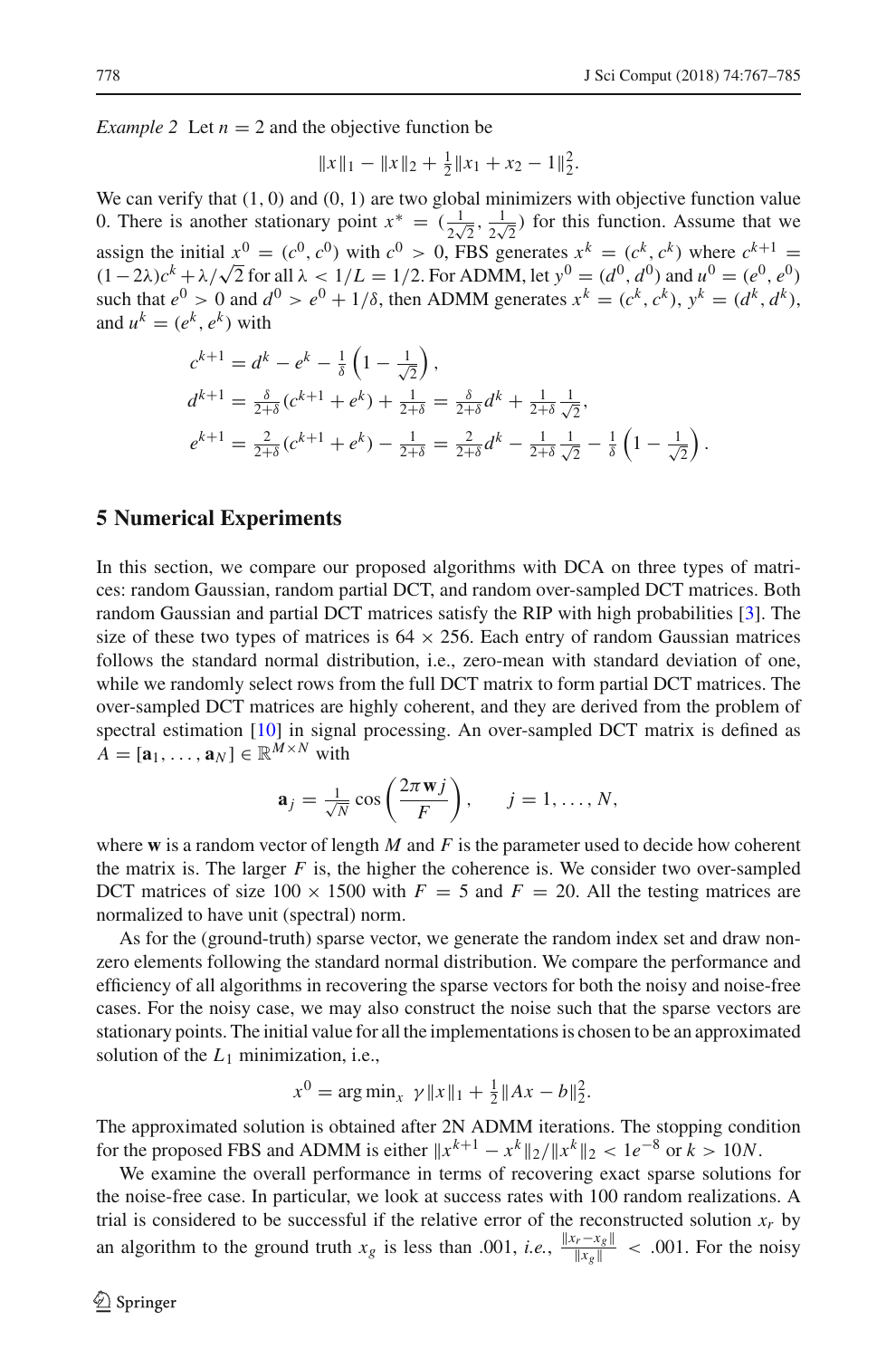case, we compare the mean-square-error of the reconstructed solutions. All experiments are performed using Matlab 2016a on a desktop (Windows 7, 3.6GHz CPU, 24GB RAM). The Matlab source codes can be downloaded at [https://github.com/mingyan08/ProxL1-L2.](https://github.com/mingyan08/ProxL1-L2)

#### **5.1 Constructed Stationary Points**

We construct the data term *b* such that a given sparse vector *x*∗ is a stationary point of the unconstrained  $L_1-L_2$  problem,

<span id="page-12-0"></span>
$$
x^* = \arg\min_{x} \ \gamma \left( \|x\|_1 - \|x\|_2 \right) + \frac{1}{2} \|Ax - b\|_2^2,\tag{25}
$$

for a given positive parameter  $\gamma$ . This can be done using a similar procedure as for the  $L_1$ problem [\[18](#page-17-28)]. In particular, any non-zero stationary point satisfies the following first-order optimality condition:

<span id="page-12-2"></span>
$$
\gamma \left( p^* - \frac{x^*}{\|x^*\|_2} \right) + A^\top (Ax^* - b) = 0,\tag{26}
$$

where  $p^* \in \partial ||x^*||_1$ . Denote Sign(*x*) as the multi-valued sign, *i.e.*,

$$
y \in \text{Sign}(x) \iff y_i \begin{cases} = 1, & \text{if } x_i > 0, \\ = -1, & \text{if } x_i < 0, \\ \in [-1, 1], & \text{if } x_i = 0. \end{cases}
$$

Given *A*,  $\gamma$ , and  $x^*$ , we want to find  $w \in \text{Sign}(x^*)$  and  $w - \frac{x^*}{\|x^*\|_2} \in \text{Range}(A^\top)$ . If y satisfies  $A^{\top} y = w - \frac{x^*}{\|x^*\|_2}$  and *b* is defined by  $b = \gamma y + Ax^*$ , then  $x^*$  is a stationary point to [\(25\)](#page-12-0). To find  $w \in \mathbb{R}^N$ , we consider the projection onto convex sets (POCS) [\[6\]](#page-17-29) by alternatively projecting onto two convex sets:  $w \in \text{Sign}(x^*)$  and  $w - \frac{x^*}{|x^*|_2} \in \text{Range}(A^\top)$ . In particular, we compute the orthogonal basis of  $A^{\top}$ , denoted as *U*, for the sake of projecting onto the set Range( $A^{\top}$ ). The iteration starts with  $w^0 \in \text{Sign}(x^*)$  and proceeds

$$
w^{k+1} = P_{\text{Sign}(x^*)} \left( U U^T \left( w^k - \frac{x^*}{\|x^*\|_2} \right) + \frac{x^*}{\|x^*\|_2} \right),
$$

until a stopping criterion is reached. The stopping condition for POCS is ether  $||w^{k+1}$  $w^{k}$  |2 <  $1e^{-10}$  or  $k > 10N$ . Note that POCS may not converge and w may not exist, especially when *A* is highly coherent.

For constructed test cases<sup>1</sup> with giving A,  $\gamma$ ,  $x^*$ , and b, we study the convergence of three  $L_1$ – $L_2$  implementations (DCA, FBS, and ADMM). We consider the sparse vector  $x$ with sparsity 10. We fix  $\lambda = 1$  (FBS stepsize), and  $\delta = 0.1$  (ADMM stepsize). We only consider incoherent matrices (random Gaussian and partial DCT) of size  $64 \times 256$ , as it is hard to find an optimal solution to [\(26\)](#page-12-2) for over-sampled DCT matrices. Figure [1](#page-13-0) shows that FBS and ADMM are much faster than the DCA in finding the stationary point  $x^*$ . Here we give a justification of the speed by complexity analysis. For each iteration, FBS requires to compute the matrix-vector multiplication of complexity *O*(*M N*) and shrinkage operator of complexity  $O(N)$ , while ADMM requires a matrix inversion of  $O(M^3)$ . As for DCA, it requires to solve an  $L_1$  minimization problem iteratively; at each iteration, the complexity is equivalent to FBS or ADMM, whichever we use to solve the subproblem. As a result, the DCA is much slower than FBS and ADMM.

<span id="page-12-1"></span><sup>&</sup>lt;sup>1</sup> If POCS does not converge, we discard this trial in the analysis.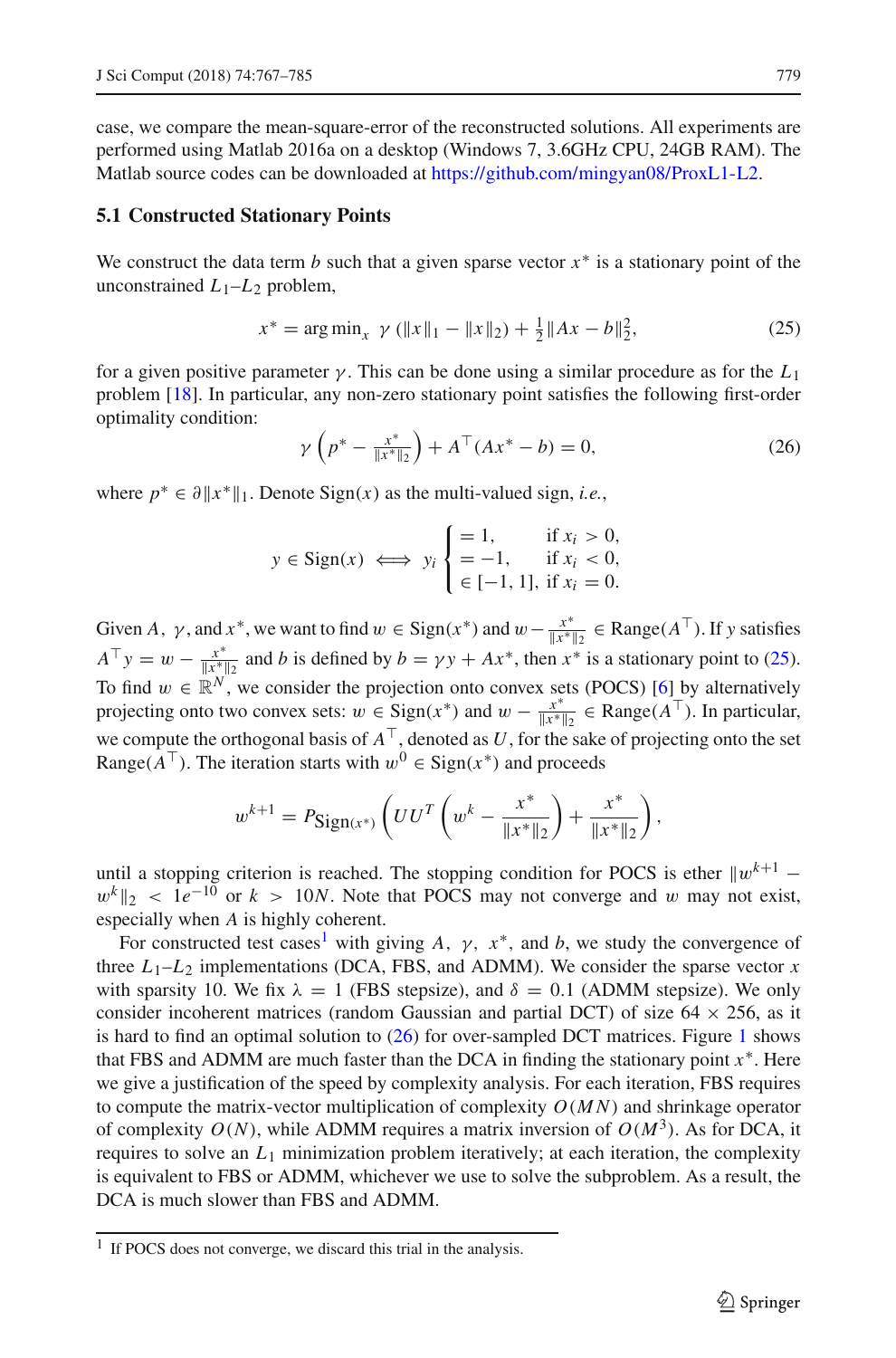

<span id="page-13-0"></span>**Fig. 1** Computational efficiency. Problem setting: a matrix *A* is of size 64 × 256 (random Gaussian or partial DCT) and *xg* has 10 non-zero elements drawn from standard Gaussian distribution; *b* is constructed such that  $x<sub>g</sub>$  is a stationary point of the unconstructed  $L<sub>1</sub>$ – $L<sub>2</sub>$  minimization. In each case, we plot the error to the ground-truth solution versus iteration numbers for three  $L_1$ – $L_2$  minimization methods: DCA, FBS, and ADMM; FBS and ADMM are much faster than DCA. **a** Gaussian,  $\gamma = 0.01$ , **b** DCT,  $\gamma = 0.01$ , **c** Gaussian,  $\gamma = 0.1$  and **d** Gaussian,  $\gamma = 0.001$ 

#### **5.2 Noise-Free Case**

In this section, we look at the success rates of finding a sparse solution while satisfying the linear constraint  $Ax = b$ . We consider an unconstrained formulation with a small regularizing parameter in order to enforce the linear constraint. In particular, we choose  $\gamma = 1e^{-6}$  for random Gaussian matrices and  $\gamma = 1e^{-7}$  for oversampled DCT matrices, which are shown to have good recovery results. As for algorithmic parameters, we choose  $\delta = 10\gamma$  for ADMM and DCA. FBS does not work well with a very small regularization parameter  $\gamma$ , while a common practice is gradually decreasing its value. We decide not to compare with FBS in the noise-free case. Figure [2](#page-14-0) shows that both DCA and ADMM often yield the same solutions when sensing matrix is incoherent, *e.g.*, random Gaussian and over-sampled DCT with F=5; while DCA is better than ADMM for highly coherent matrices (bottom right plot of Fig. [2.](#page-14-0)) We suspect the reason to be that DCA is less prone to parameters and numerical errors than ADMM, as each DCA subproblem is convex; we will examine extensively in the future work. This hypothesis motivates us to design a continuation strategy of updating  $\alpha$  in the weighted model of  $L_1-\alpha L_2$ . Particularly for incoherent matrices, we want  $\alpha$  to approach to 1 very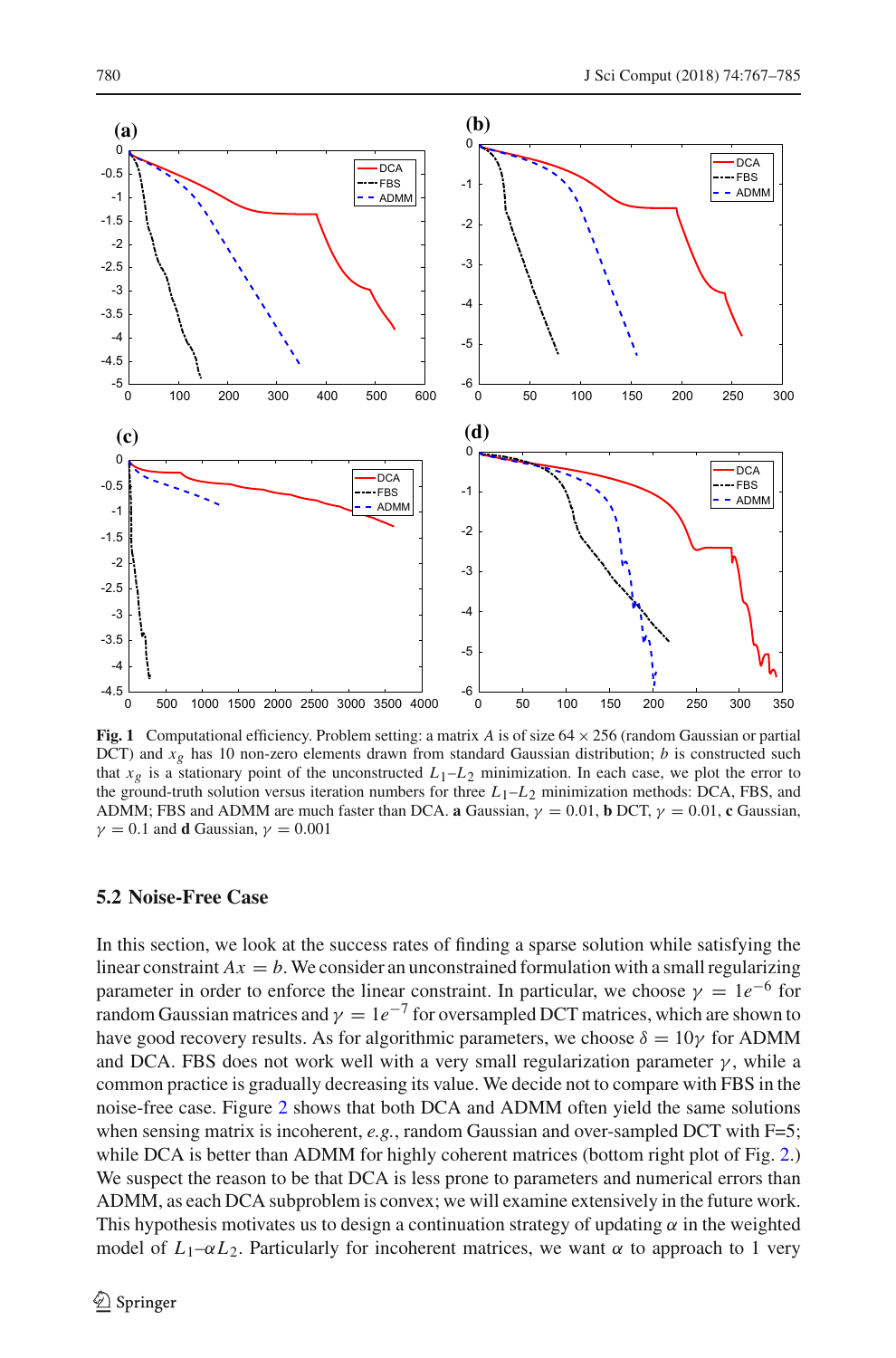

<span id="page-14-0"></span>**Fig. 2** Success rates of random Gaussian matrices and over-sampled DCT matrices for  $F = 5$  and  $F = 20$ . The ADMM approach yields almost the same results compared to the DCA for incoherent matrices (random Gaussian and over-sampled DCT with  $F = 5$ ), and the weighted model with a specific update of  $\alpha$  (see *top right plot*) achieves the best results in the highly coherent case (over-sampled DCT with  $F = 20$ )

quickly, so we consider a linear update of  $\alpha$  capped at 1 with a large slope. If the matrix is coherent, we want to impose a smooth transition of  $\alpha$  going from zero to one, and we choose a sigmoid function to change  $\alpha$  at every iteration  $k$ , i.e.,

<span id="page-14-1"></span>
$$
\alpha(k) = \frac{1}{1 + ae^{-rk}},\tag{27}
$$

where *a* and *r* are parameters. We plot the evolution of  $\alpha$  for over-sampled DCT when  $K = 5$ (incoherent) and  $K = 20$  (coherent) on the top right plot of Fig. [2.](#page-14-0) Note that the iteration may stop before  $\alpha$  reaches to one. We call this updating scheme a weighted model. In Fig. [2,](#page-14-0) we show that the weighted model is better than DCA and ADMM when the matrix is highly coherent.

Although the DCA gives better results for coherent matrices, it is much slower than ADMM in the run time. The computational time averaged over 100 realizations for each method is reported in Table [1.](#page-15-0) DCA is almost one order of magnitude slower than ADMM and weighted model. The time for the  $L_1$  $L_1$  minimization via ADMM is also provided. Table 1 shows that  $L_1-L_2$  via ADMM and weighted model are comparable to the  $L_1$  approach in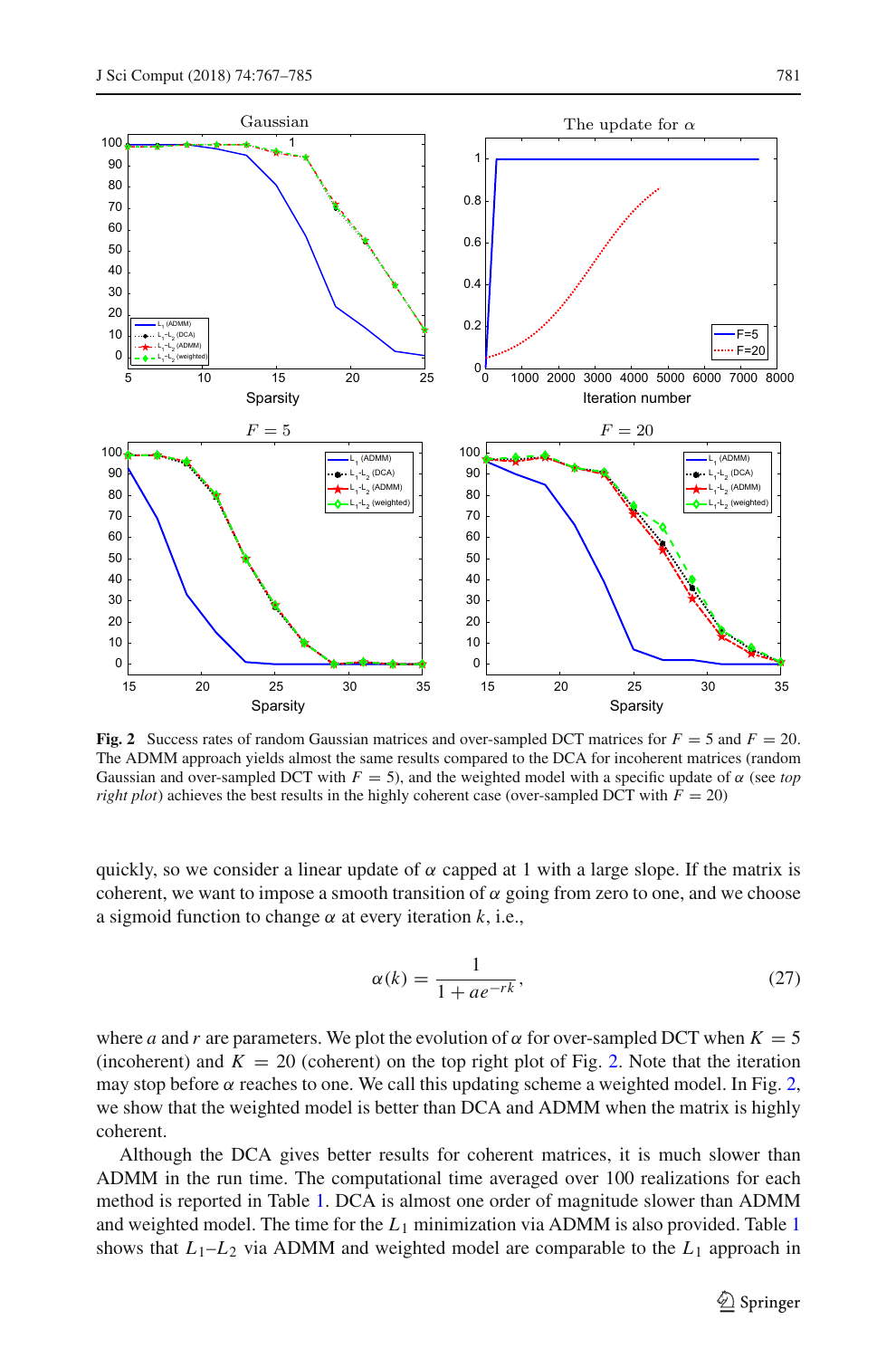|          | <b>Size</b>       | $L_1$ (ADMM) | DCA        | <b>ADMM</b> | Weighted   |
|----------|-------------------|--------------|------------|-------------|------------|
| Gaussian | $64 \times 256$   | 0.06(0.01)   | 0.34(0.14) | 0.13(0.02)  | 0.13(0.03) |
| DCT      | $64 \times 256$   | 0.06(0.03)   | 0.29(0.15) | 0.12(0.02)  | 0.12(0.03) |
| $F=5$    | $100 \times 1500$ | 0.83(0.23)   | 2.69(1.72) | 1.09(0.40)  | 1.12(0.40) |
| $F=20$   | $100 \times 1500$ | 1.02(0.04)   | 3.36(0.34) | 1.28(0.09)  | 1.31(0.08) |

<span id="page-15-0"></span>**Table 1** Mean and standard deviation of computational time (s) for recovering 20-sparse vectors



<span id="page-15-2"></span>**Fig. 3** MSE of sparse recovery under the presence of additive Gaussian white noise. The sensing matrix is of size  $M \times N$ , where *M* ranges from 230 to 330 and  $N = 512$ . The ground-truth sparse vector contains 130 non-zero elements. The MSE values are averaged over 100 random realizations

efficiency. The weighted model achieves the best recovery results in terms of both success rates and computational time.

# **5.3 Noisy Data**

Finally we provide a series of simulations to demonstrate sparse recovery with noise, follow-ing an experimental setup in [\[33](#page-18-0)]. We consider a signal x of length  $N = 512$  with  $K = 130$ non-zero elements. We try to recover it from *M* measurements *b* determined by a normal distribution matrix *A* (then each column is normalized with zero-mean and unit norm), with white Gaussian noise of standard deviation  $\sigma = 0.1$ . To compensate the noise, we use the mean-square-error (MSE) to quantify the recovery performance. If the support of the groundtruth solution *x* is known, denoted as  $\Lambda = \text{supp}(x)$ , we can compute the MSE of an oracle solution, given by the formula  $\sigma^2$ tr $(A_A^T A_A)^{-1}$ , as benchmark.

We want to compare  $L_1 - L_2$  with  $L_{1/2}$  via the half-thresholding method<sup>2</sup> [\[33](#page-18-0)], which uses an updating scheme for  $\gamma$ . We observe all the  $L_1-L_2$  implementations with a fixed parameter  $\gamma$  almost have the same recovery performance. In addition, we heuristically consider to choose  $\gamma$  adaptively based on the sigmoid function [\(27\)](#page-14-1) with  $a = -1, r = 0.02$ , along

<span id="page-15-1"></span><sup>&</sup>lt;sup>2</sup> We use the author's Matlab implementation with default parameter settings and the same stopping condition adopted as  $L_1-L_2$  in the comparsion.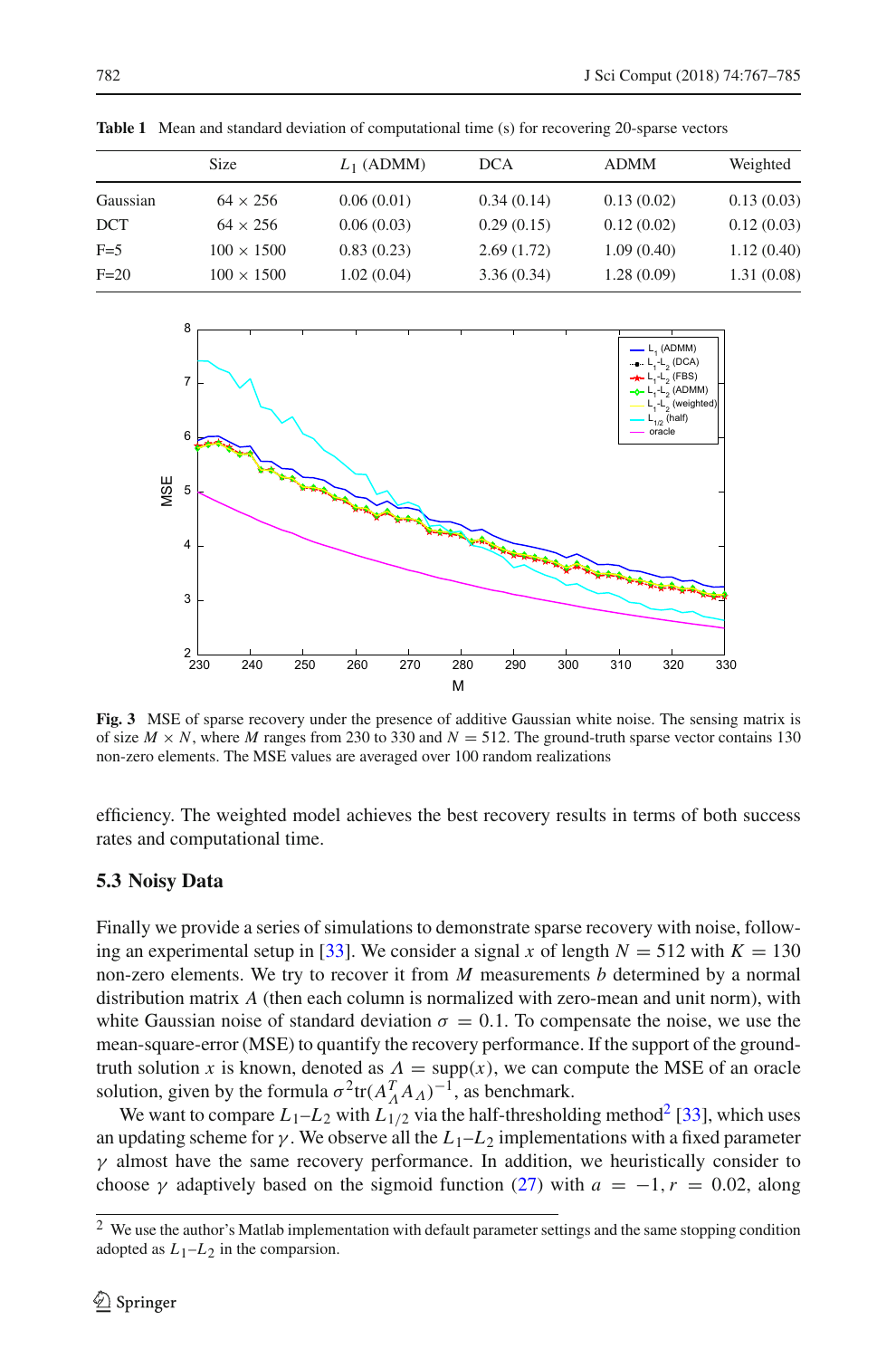| ۰ | the control of the control of the control of the control of the control of the control of the control of the control of the control of the control of the control of the control of the control of the control of the control |  |  |
|---|-------------------------------------------------------------------------------------------------------------------------------------------------------------------------------------------------------------------------------|--|--|
|   |                                                                                                                                                                                                                               |  |  |
|   |                                                                                                                                                                                                                               |  |  |

| Methods           | М   | <b>MSE</b>  | Time(s)    | M   | <b>MSE</b> | Time(s)    |
|-------------------|-----|-------------|------------|-----|------------|------------|
| Oracle            |     | 4.63(1.00)  |            |     | 4.15(1.06) |            |
| $L_1(FBS)$        |     | 5.83(0.74)  | 0.18(0.03) |     | 5.27(0.65) | 0.17(0.02) |
| $L_1 - L_2$ (FBS) | 238 | 5.71 (0.79) | 0.57(0.26) | 250 | 5.08(0.67) | 0.49(0.20) |
| $L_1 - L_2(ADMM)$ |     | 5.69(0.77)  | 0.34(0.09) |     | 5.09(0.65) | 0.31(0.08) |
| $L_{1/2}$ [33]    |     | 6.91(1.00)  | 1.92(0.13) |     | 6.08(1.06) | 1.89(0.23) |
| Oracle            |     | 3.41(0.76)  |            |     | 2.93(0.55) |            |
| $L_1$ (FBS)       |     | 4.45(0.51)  | 0.22(0.03) |     | 3.79(0.45) | 0.20(0.02) |
| $L_1 - L_2$ (FBS) | 276 | 4.24(0.52)  | 0.71(0.33) | 300 | 3.54(0.43) | 0.49(0.15) |
| $L_1 - L_2(ADMM)$ |     | 4.27(0.51)  | 0.25(0.08) |     | 3.60(0.43) | 0.19(0.05) |
| $L_{1/2}$ [33]    |     | 4.39(0.76)  | 2.84(0.33) |     | 3.28(0.55) | 2.99(0.29) |

<span id="page-16-2"></span>**Table 2** Recovery results of noisy signals (mean and standard deviation over 100 realizations)

with the FBS framework. Therefore, we record the MSE of two  $L_1-L_2$  implementations: ADMM with fixed  $\gamma = 0.8$  and FBS with updating  $\gamma$ . The  $L_1$  minimization via ADMM with updating  $\gamma$  is also included. Each number in Fig. [3](#page-15-2) is based on the average of 100 random realizations of the same setup.  $L_1 - L_2$  is better than  $L_{1/2}$  when *M* is small, but it is the other way around for large M. It is consistent with the observation in [\[34](#page-18-2)] that  $L_p$  ( $0 < p < 1$ ) is better than  $L_1$ – $L_2$  for incoherent sensing matrices. When *M* is small, the sensing matrix becomes coherent, and  $L_1 - L_2$  seems to show advantages and/or robustness over  $L_p$ .

In Table [2,](#page-16-2) we present the mean and standard deviation of MSE and computational time at four particular *M* values: 238, 250, 276, 300, which were considered in [\[33\]](#page-18-0). Although the half-thresholding achieves the best results for large *M*, it is much more slower than other competing methods. We hypothesize that the convergence of  $L_{1/2}$  via half-threshdoling is slower than the  $L_1-L_2$  approach.

#### <span id="page-16-0"></span>**6 Conclusions**

We derived a proximal operator for  $L_1-\alpha L_2$ , as analogue to the soft shrinkage for  $L_1$ . This makes some fast  $L_1$  solvers such as FBS and ADMM applicable to minimize  $L_1-\alpha L_2$ . We discussed these two algorithms in details with convergence analysis. We demonstrated numerically that FBS and ADMM together with this proximal operator are much more efficient than the DCA approach. In addition, we observed DCA gives better recovery results than ADMM for coherent matrices, which motivated us to consider a continuation strategy in terms of  $\alpha$ .

**Acknowledgements** The authors would like to thank Zhi Li and the anonymous reviewers for valuable comments.

## **References**

<span id="page-16-1"></span>1. Beck, A., Teboulle, M.: A fast iterative shrinkage–thresholding algorithm for linear inverse problems. SIAM J. Imaging Sci. **2**(1), 183–202 (2009)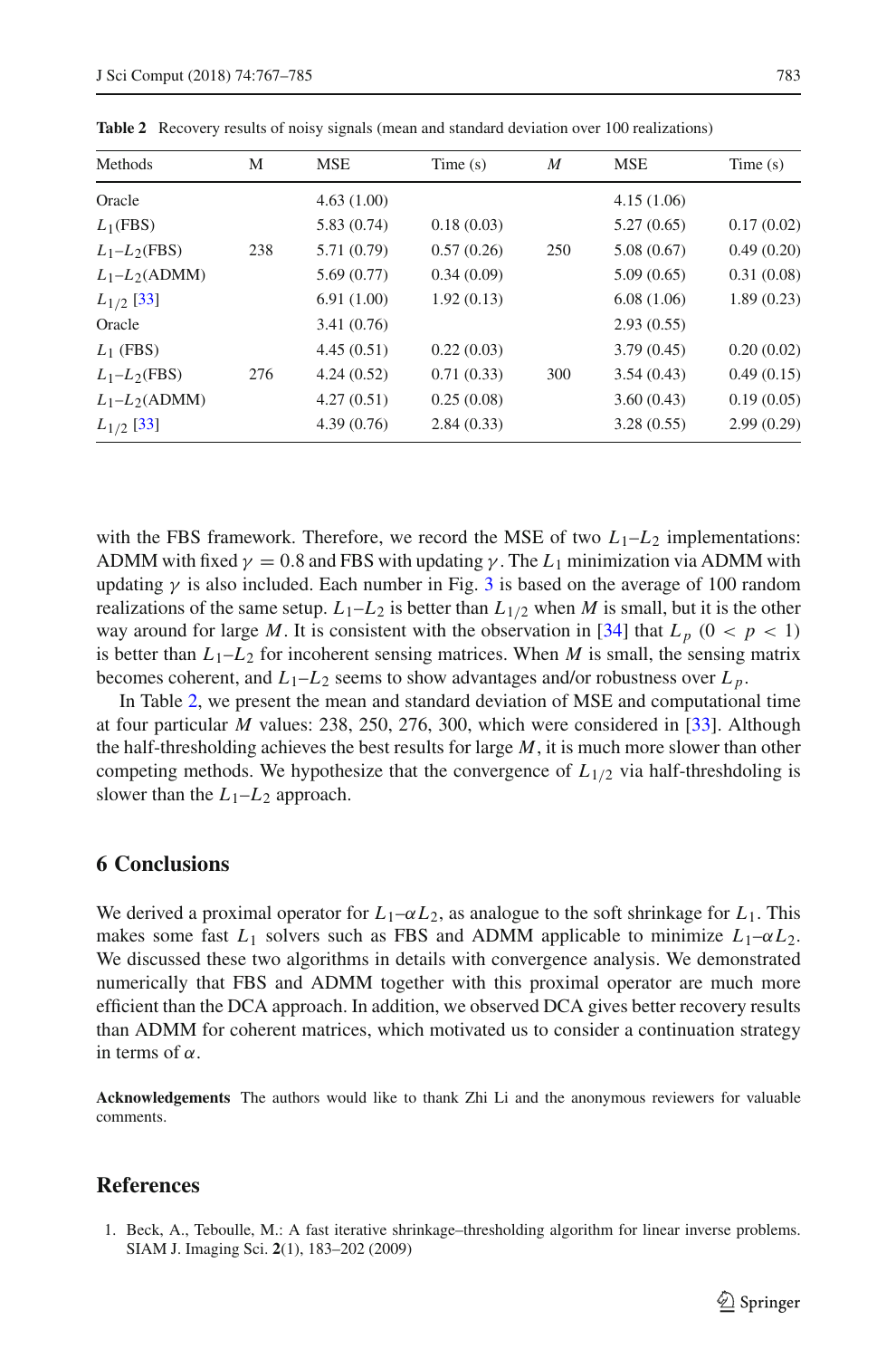- <span id="page-17-22"></span>2. Bredies, K., Lorenz, D.A., Reiterer, S.: Minimization of non-smooth, non-convex functionals by iterative thresholding. J. Optim. Theory Appl. **165**(1), 78–112 (2015)
- <span id="page-17-0"></span>3. Candès, E.J., Romberg, J., Tao, T.: Stable signal recovery from incomplete and inaccurate measurements. Commun. Pure Appl. Math. **59**, 1207–1223 (2006)
- <span id="page-17-8"></span>4. Chartrand, R.: Exact reconstruction of sparse signals via nonconvex minimization. IEEE Signal Process. Lett. **10**(14), 707–710 (2007)
- <span id="page-17-9"></span>5. Chartrand, R., Yin, W.: Iteratively reweighted algorithms for compressive sensing. In: International Conference on Acoustics, Speech, and Signal Processing (ICASSP), pp. 3869–3872 (2008)
- <span id="page-17-29"></span>6. Cheney, W., Goldstein, A.A.: Proximity maps for convex sets. Proc. Am. Math. Soc. **10**(3), 448–450 (1959)
- <span id="page-17-6"></span>7. Donoho, D., Elad, M.: Optimally sparse representation in general (nonorthogonal) dictionaries via l1 minimization. Proc. Natl. Acad. Sci. U.S.A. **100**, 2197–2202 (2003)
- <span id="page-17-1"></span>8. Donoho, D.L.: Compressed sensing. IEEE Trans. Inf. Theory **52**(4), 1289–1306 (2006)
- <span id="page-17-13"></span>9. Esser, E., Lou, Y., Xin, J.: A method for finding structured sparse solutions to non-negative least squares problems with applications. SIAM J. Imaging Sci. **6**(4), 2010–2046 (2013)
- <span id="page-17-27"></span>10. Fannjiang, A., Liao, W.: Coherence pattern-guided compressive sensing with unresolved grids. SIAM J. Imaging Sci. **5**(1), 179–202 (2012)
- <span id="page-17-7"></span>11. Gribonval, R., Nielsen, M.: Sparse representations in unions of bases. IEEE Trans. Inf. Theory **49**(12), 3320–3325 (2003)
- <span id="page-17-15"></span>12. Huang, X., Shi, L., Yan, M.: Nonconvex sorted l1 minimization for sparse approximation. J. Oper. Res. Soc. China **3**, 207–229 (2015)
- <span id="page-17-10"></span>13. Krishnan, D., Fergus, R.: Fast image deconvolution using hyper-Laplacian priors. In: Advances in Neural Information Processing Systems (NIPS), pp. 1033–1041 (2009)
- <span id="page-17-11"></span>14. Lai, M.J., Xu, Y., Yin, W.: Improved iteratively reweighted least squares for unconstrained smoothed lq minimization. SIAM J. Numer. Anal. **5**(2), 927–957 (2013)
- <span id="page-17-25"></span>15. Li, G., Pong, T.K.: Global convergence of splitting methods for nonconvex composite optimization. SIAM J. Optim. **25**, 2434–2460 (2015)
- <span id="page-17-23"></span>16. Li, H., Lin, Z.: Accelerated proximal gradient methods for nonconvex programming. In: Advances in Neural Information Processing Systems, pp. 379–387 (2015)
- <span id="page-17-21"></span>17. Liu, T., Pong, T.K.: Further properties of the forward-backward envelope with applications to differenceof-convex programming. Comput. Optim. Appl. **67**(3), 489–520 (2017)
- <span id="page-17-28"></span>18. Lorenz, D.A.: Constructing test instances for basis pursuit denoising. Trans. Signal Process. **61**(5), 1210– 1214 (2013)
- <span id="page-17-17"></span>19. Lou, Y., Osher, S., Xin, J.: Computational aspects of l1-l2 minimization for compressive sensing. In: Le Thi, H., Pham Dinh, T., Nguyen, N. (eds.) Modelling, Computation and Optimization in Information Systems and Management Sciences. Advances in Intelligent Systems and Computing, vol. 359, pp. 169– 180. Springer, Cham (2015)
- <span id="page-17-18"></span>20. Lou, Y., Yin, P., He, Q., Xin, J.: Computing sparse representation in a highly coherent dictionary based on difference of l1 and l2. J. Sci. Comput. **64**(1), 178–196 (2015)
- <span id="page-17-16"></span>21. Lou, Y., Yin, P., Xin, J.: Point source super-resolution via non-convex l1 based methods. J. Sci. Comput. **68**(3), 1082–1100 (2016)
- <span id="page-17-4"></span>22. Mammone, R.J.: Spectral extrapolation of constrained signals. J. Opt. Soc. Am. **73**(11), 1476–1480 (1983)
- <span id="page-17-2"></span>23. Natarajan, B.K.: Sparse approximate solutions to linear systems. SIAM J. Comput. **24**, 227–234 (1995)
- <span id="page-17-5"></span>24. Papoulis, A., Chamzas, C.: Improvement of range resolution by spectral extrapolation. Ultrason. Imaging **1**(2), 121–135 (1979)
- <span id="page-17-19"></span>25. Pham-Dinh, T., Le-Thi, H.A.: A DC optimization algorithm for solving the trust-region subproblem. SIAM J. Optim. **8**(2), 476–505 (1998)
- <span id="page-17-14"></span>26. Repetti, A., Pham, M.Q., Duval, L., Chouzenoux, E., Pesquet, J.C.: Euclid in a taxicab: sparse blind deconvolution with smoothed regularization. IEEE Signal Process. Lett. **22**(5), 539–543 (2015)
- <span id="page-17-20"></span>27. Rockafellar, R.T.: Convex Analysis. Princeton University Press, Princeton (1997)
- <span id="page-17-24"></span>28. Rockafellar, R.T., Wets, R.J.B.: Variational Analysis. Springer, Dordrecht (2009)
- <span id="page-17-3"></span>29. Santosa, F., Symes, W.W.: Linear inversion of band-limited reflection seismograms. SIAM J. Sci. Stat. Comput. **7**(4), 1307–1330 (1986)
- <span id="page-17-26"></span>30. Wang, Y., Yin, W., Zeng, J.: Global convergence of ADMM in nonconvex nonsmooth optimization. [arXiv:1511.06324](http://arxiv.org/abs/1511.06324) [cs, math] (2015)
- <span id="page-17-12"></span>31. Woodworth, J., Chartrand, R.: Compressed sensing recovery via nonconvex shrinkage penalties. Inverse Probl. **32**(7), 075,004 (2016)
- 32. Wu, L., Sun, Z., Li, D.H.: A Barzilai–Borwein-like iterative half thresholding algorithm for the *l*1/2 regularized problem. J. Sci. Comput. **67**, 581–601 (2016)